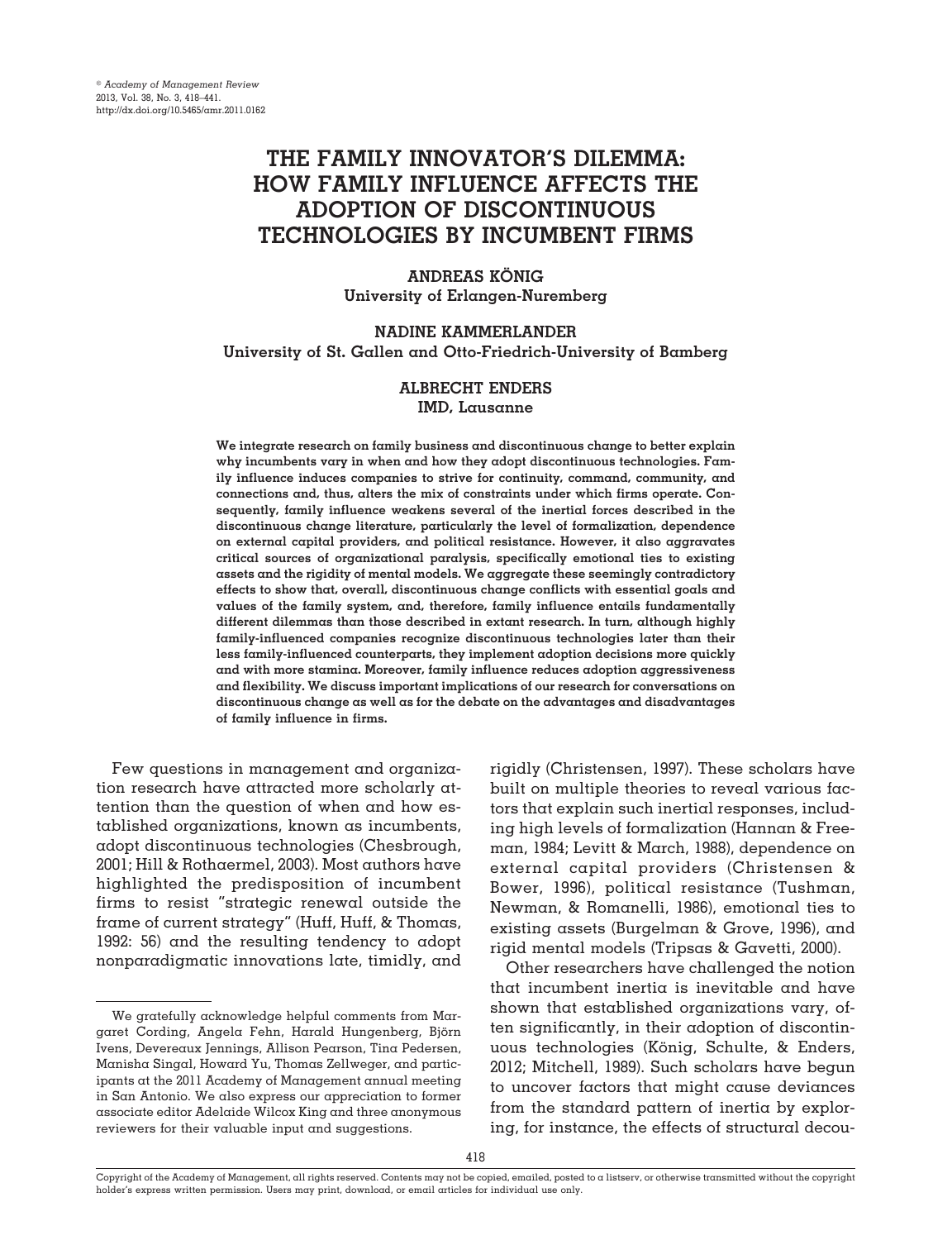pling (Tushman & O'Reilly, 1996), the preferences of securities analysts (Benner, 2007), and executive narcissism (Gerstner, König, Enders, & Hambrick, in press).

Although research on variation in organizations' responses to discontinuous innovation has provided a wealth of insights, almost no attention has been devoted to examining how the social contexts of major shareholders, particularly families, determine organizational adaptation to such breakthroughs. In fact, even though studies in the inertia literature include companies that are influenced by family owners, a key question has not yet been addressed: *How does the degree to which incumbents are influenced by family owners affect when and how those organizations adopt discontinuous technologies*?

This research gap is remarkable not only because the majority of businesses—including some of the largest corporations—are substantially influenced by families (Anderson & Reeb, 2003) but also because owners and investors in general (Benner, 2007), and family owners in particular, play important roles in shaping the strategic activities of firms (Fiss & Zajac, 2004). Moreover, family-influenced businesses are embedded in an idiosyncratic social system that engenders significant behavioral differences between highly family-influenced and less or non-family-influenced firms (Miller, Le Breton-Miller, & Lester, 2010).

In this article we bridge this gap by integrating two pivotal yet previously disconnected streams of management science: the literature on organizational adaptation to discontinuous changes and family business research. We proceed in three steps. First, we build on these two streams of literature to specify our dependent and independent constructs. Discontinuous change research (Gilbert, 2005) guides us to focus on three dimensions of technology adoption: speed, resource commitment (including aggressiveness and stamina), and flexibility of adoption routines. Family business research directs us to specify family influence as the extent of overlap between the family system and the business system in a firm (Habbershon & Williams, 1999; Tagiuri & Davis, 1996). This overlap is reflected in decision makers' efforts to achieve continuity, command, community, and connections (the "Four Cs"; Miller & Le Breton-Miller, 2005). Second, we develop propositions

on how varying levels of family influence affect five pivotal determinants of organizational adoption of discontinuous technologies cited in the literature (Hill & Rothaermel, 2003). These propositions lead to an apparently equivocal picture of the link between family influence and discontinuous technology adoption. Third, we resolve these prima facie contradictions by exploring the interactions of the various consequences of family influence and by syllogizing a coherent model of how family influence affects the speed, aggressiveness, stamina, and flexibility of incumbent adoption of discontinuous technologies.

Our key contribution to the discontinuous change literature is the demonstration that family influence leads to shifts in organizational constraints, ultimately causing innovators in family-influenced companies to face fundamentally different dilemmas than those previously described (Burgelman & Grove, 1996; Christensen, 1997). Family influence frees companies from the formalized, short-term-oriented "checks and balances" (Carney, 2005: 252) of capital markets, which have been highlighted in the extant literature as a major cause of inertia in response to discontinuous change (Benner, 2007). At the same time, family influence binds companies to the noneconomic values and preferences that are essential to family systems (Chua, Chrisman, & Sharma, 1999). As we argue, these differences that family influence injects into the business system significantly affect when and how firms adopt discontinuous innovations and, thus, provide a new explanation for why incumbent firms, contrary to the prevailing paradigm, differ in their responses to discontinuous change.

We also contribute to family business research. In this field the reactions of familyinfluenced businesses to change have increasingly been the subject of scholarly work (Hatum, Pettigrew, & Michelini, 2010; Zahra, 2010), but the topic of discontinuous change has largely been neglected. Family business scholars have also explored whether family influence, in general, constitutes  $\alpha$  benefit or  $\alpha$  burden, but with inconsistent results (O'Boyle, Pollack, & Rutherford, 2012; Zahra, Hayton, Neubaum, Dibrell, & Craig, 2008). Our more granular, context-specific analysis could provide  $\alpha$  basis to reconcile these contradictions and thereby inform managers at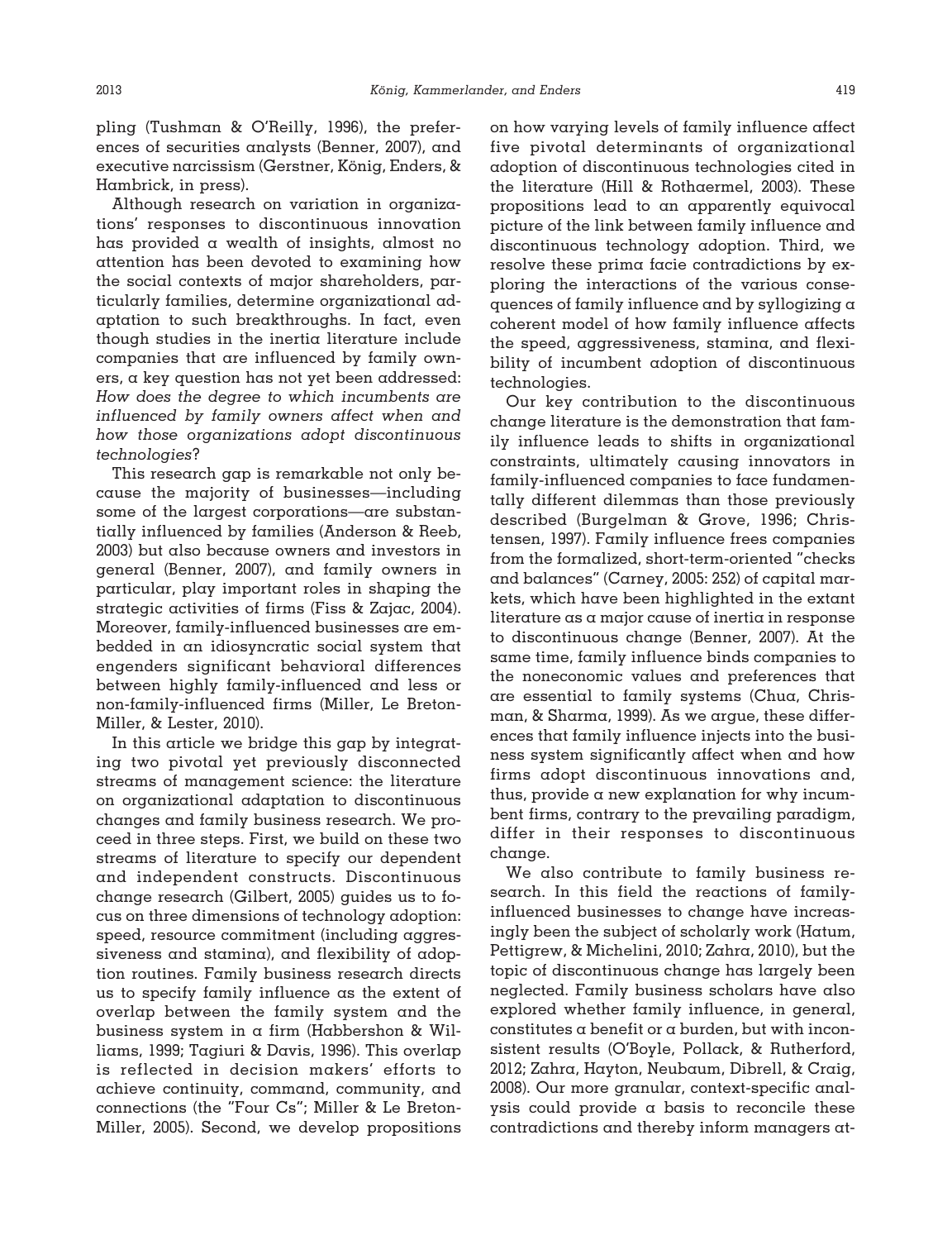tempting to navigate organizations through times of technological turmoil.

## **ADOPTION OF DISCONTINUOUS TECHNOLOGIES BY INCUMBENT FIRMS**

Discontinuous technologies are novel concepts of creating and capturing value "that depart dramatically from the norm of continuous incremental innovation" (Anderson & Tushman, 1990: 606) and from the traditional innovation trajectory (Christensen & Bower, 1996; König et al., 2012). Often-studied examples of discontinuous technologies include digital imaging (Tripsas & Gavetti, 2000), biotechnology (Kaplan, Murray, & Henderson, 2003), and online news (Gilbert, 2005). These innovations contradict the dominant mindset in an industry, render existing organizational structures and processes obsolete, and decrease the value of existing knowledge bases (Abernathy & Clark, 1985). Furthermore, discontinuous technologies are highly ambiguous "as to their commercial potential" (Hill & Rothaermel, 2003: 258). Consequently, determining adequate responses to such radical shifts may be challenging for incumbent firms.

In the spirit of most discontinuous change research, we focus on variance in *when* and *how* incumbents adopt discontinuous innovations to "supplement or replace current domains" (Ford & Baucus, 1987: 372). In earlier research scholars specifically highlighted the temporal dimension of incumbents' adoption of discontinuous technologies by denoting that established players typically enter discontinuous technological domains relatively later than new entrants (Miller & Friesen, 1980; Szymanski, Troy, & Bharadwaj, 1995). Our theorizing builds on this literature and investigates *speed of adoption*, which denotes the swiftness with which organizations (1) recognize a discontinuous technology and interpret it as a relevant strategic issue (Kaplan et al., 2003; Ocasio, 1997), (2) decide to adopt it and how to do so (Christensen, 1997), and (3) implement the adoption decision by ultimately launching a new product based on the discontinuous technology (Lieberman & Montgomery, 1988).

To answer the question of how established firms adopt discontinuous technologies, we borrow from Gilbert's (2005) differentiation between two distinct aspects of discontinuous technology

adoption: resource commitment and routines of implementation. With regard to resource com $m$ itment,<sup>1</sup> Gilbert (2005) observes that incumbents vary in their ability or willingness to allocate resources to the development and commercialization of a discontinuous technology in two respects. First, these companies show different levels of *aggressiveness of technology adoption*, which we define as the amount of resources a company commits on an annual basis to the exploration of  $\alpha$  discontinuous technology (Bower, 1970; Christensen & Bower, 1996; Gilbert & Newbery, 1984). Adoption aggressiveness is a focal variable in the context of our study because the impetus of resource commitment to a discontinuous change can determine competitive advantages in both the short run and the long run. For instance, in the years after 1996, Amazon gained significant advantages over physical book retailers because it invested aggressively in the advancement of online retailing (Christensen & Raynor, 2003).

Second, incumbents vary in their *adoption stamina*, which we use to denote the length of time over which an established organization commits a significant amount of resources to the development and commercialization of a discontinuous technology. We include adoption stamina in our model because the notion is fre-

<sup>&</sup>lt;sup>1</sup>We assume the following: aggressiveness  $(A(y))$ : the amount of resources committed in year *y*) and stamina  $(S = y_{\text{EndofCommitment}} - y_{\text{StartofCommitment}} = \Delta y$ : the number of years the company invests in the discontinuous technology) are two distinct dimensions of resource commitment that, in combination, determine the total amount of resources, *R*, a company invests over the years in the exploration of the discontinuous technology:  $R = \Sigma A(y_i)$ . In the simplest case of constant aggressiveness  $A(y) = A$  and assuming S  $>$  0, this sum becomes  $R = \Sigma A(y_i) \approx A {\rm S}.$  We build our theory on  $A(y)$  and *S*—assuming that  $A(y) \neq A(y, S)$ —since prior literature (e.g., Gilbert, 2005) implies that it is insufficient to solely theorize on the total amount of resources, *R*, because the specific nature of discontinuous technologies (e.g., they typically emerge over an extended period of time) requires a discussion of the temporal distribution of the resource commitment. The theoretical cornerstones of the theories we build on do not provide us with any reason to assume that the organizational temporal patterns (as opposed to *A*) of resource commitment differ dependent on family influence. We thus assume that for two organizations, Alpha and Beta, the following equation holds true: if  $A_{\rm Alpha}({\it y_{i}}) < A_{\rm Beta}({\it y_{i}})$ , for any year  $y_i$  in which  $A_{\text{Alpha}}(y_i) \, \neq \, 0$  and  $A_{\text{Beta}}(y_i) \, \neq \, 0$ , then  $A_{\text{Alpha}}(y_j) \ < \ A_{\text{Beta}}(y_j)$  for all  $y_j$   $\epsilon$  [max{ $y_{\text{StartofCommitment},j}$ Alpha, *y*StartofCommitment, Beta}; min{*y*EndofCommitment, Alpha; *y*EndofCommitment, Beta}].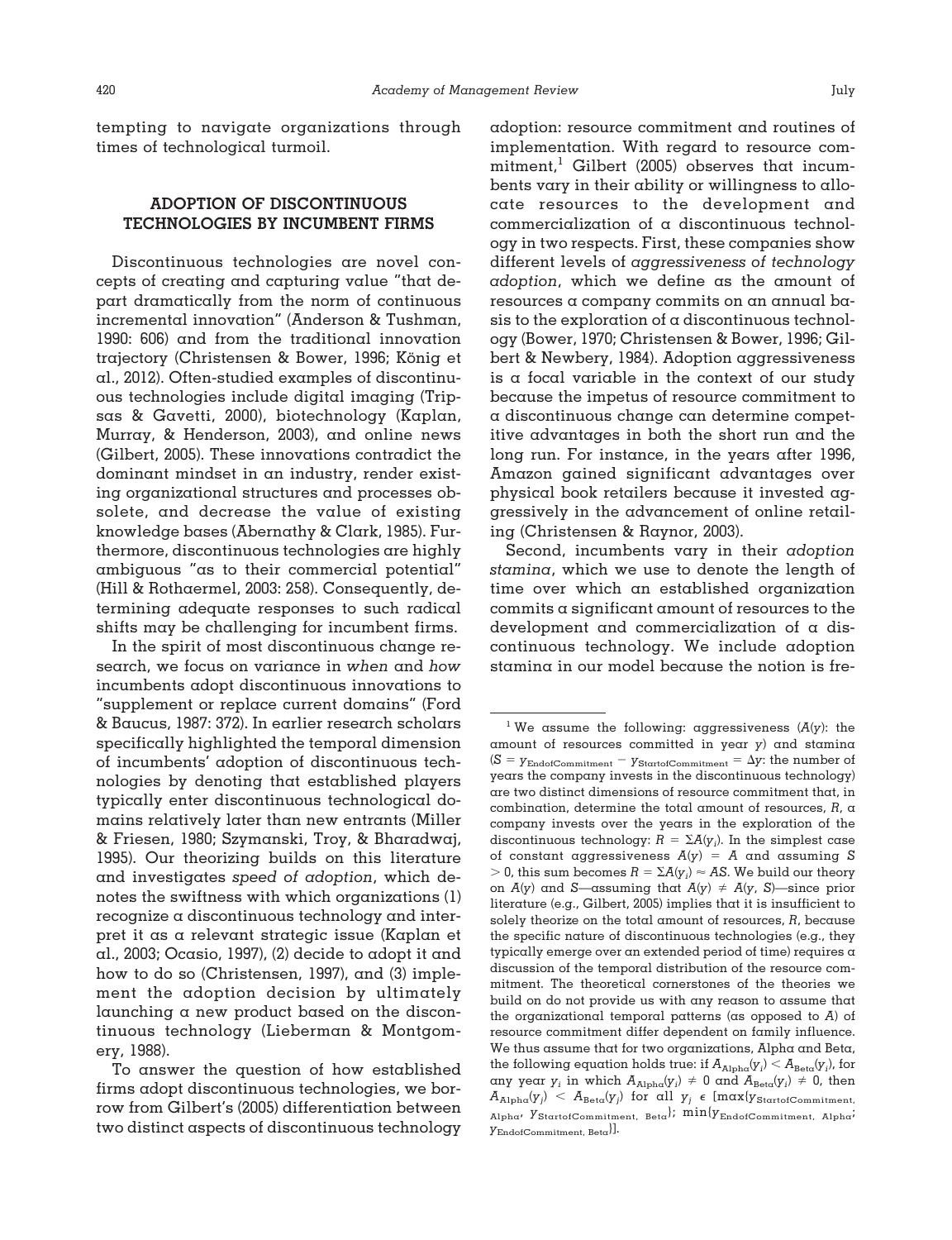quently, although only implicitly, referred to in discontinuous change research (Christensen, 1997) and the related corporate venturing literature (Block & MacMillan, 1985). Such studies argue that, in addition to a certain amount of adoption aggressiveness, the successful adoption of discontinuous technologies requires continued investments of resources over time. The underlying premise is that early attempts to use a discontinuous technology are likely to experience setbacks and require resource-intensive readjustments (Anderson & Tushman, 1990; Gilbert & Bower, 2002).

With regard to the routines of discontinuous technology adoption, Gilbert observes that incumbents often fail "to change the organizational processes that use... resource investments" (2005: 741). Newspaper organizations, for instance, aggressively invested in online platforms around the turn of the century. However, most of them merely copied their print content onto their websites rather than developing business models that fit the needs and habits of online users. In our hypothesizing we adhere to Gilbert (2005) and use the inversed term *adoption flexibility* to capture the degree to which organizations reconfigure internal processes, systems, and structures when implementing discontinuous technologies.

#### **FAMILY INFLUENCE**

Research on family businesses has long emphasized that the behavior of firms influenced by families differs from the behavior of other firms (e.g., Chua et al., 1999; Habbershon & Williams, 1999). In our theorizing we adopt a system view of family businesses (Distelberg & Sorenson, 2009; Habbershon, Williams, & MacMillan, 2003; Tagiuri & Davis, 1996) to define *family influence* (Sirmon, Arregle, Hitt, & Webb, 2008) as the overlap between the "family system" and the "business system" in a profit-seeking organization.2 The family system is formed by both the individual members of one or  $\alpha$  few families who share common goals and resources and their interactions, whereas the business system is formed by "the interdependence and interactions of [a firm's employees] within their business environment" (Distelberg & Sorenson, 2009: 67). The more  $\alpha$  company's sensemaking, decision making, and actions are affected by the attributes, interests, values, and cultures of one or  $\alpha$  few families, the greater the overlap between the family system and the business system (Stafford, Duncan, Dane, & Winter, 1999).

The family system influences the business system through formal and informal mechanisms. Formal mechanisms include family ownership and family involvement in board activities and/or management; they are necessary, albeit not sufficient, for family influence (Chua et al., 1999). Informal mechanisms comprise, for instance, language and narratives that become shared by organizational members over time (Sirmon & Hitt, 2003), as well as idiosyncratic approaches to conflict resolution (Astrachan, Klein, & Smyrnios, 2002). Informal mechanisms are important because they help to align the values, goals, and identity of a family with those of the business, thereby triggering the development of a "family business culture" (Astrachan et al., 2002: 45).

Given that formal and informal mechanisms can lead to varying levels of overlap between the family and the business systems—from no overlap to full intersection—our definition implies that family influence is a continuous dimension, ranging from low to high, along which all companies can be arrayed. This notion is crucial to our theorizing for it allows us to differentiate among various levels of family influence within family-owned businesses and also to include non-family-owned businesses, thereby avoiding the oversimplistic dichotomous differentiation between "family firms" and "nonfamily firms" (Astrachan et al., 2002). In addition, our conceptualization of family influence provides a broad yet granular foundation for our theorizing since it focuses not only on the components of  $\alpha$  family firm, such as the percentage of ownership held by one family, but also on the

 $2$  When attempting to describe the essence of family businesses, researchers have used a variety of terms that are similar but not identical to *family influence*, such as *family involvement* (Chua et al., 1999), *family control* (Mishra & McConaughy, 1999), and *familiness* (Habbershon & Williams, 1999). We adhere to "family influence" because it best reflects the active role that family members take in shaping the behavior of an organization (in contrast to mere "involve-

ment"), while it simultaneously denotes the intangible aspects stemming from the overlap of the family and the business systems, such as family traditions, culture, and identification (in contrast to "family control").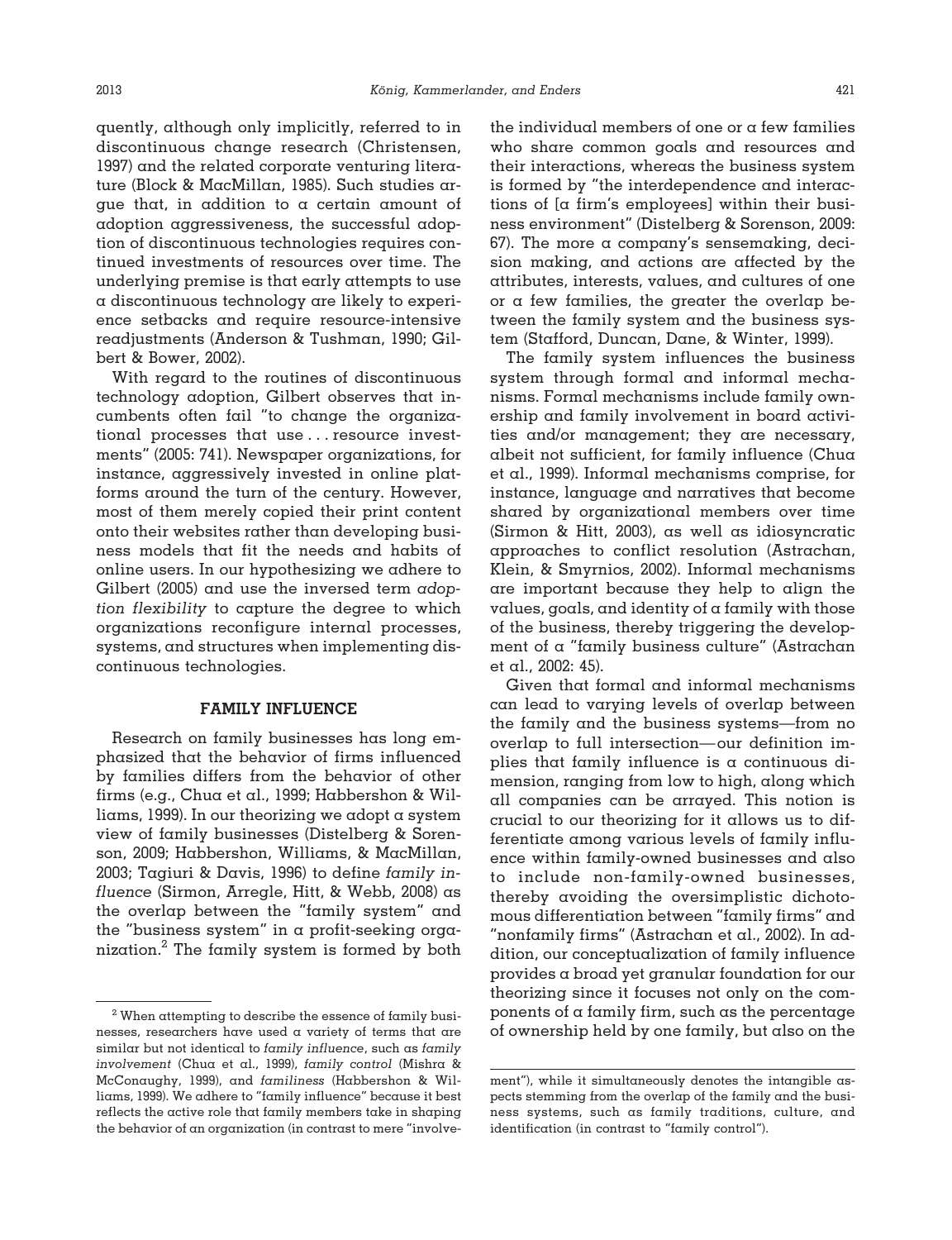very "essence" of family influence (Chua et al., 1999: 19)—the family's common vision, its desire to pass on the firm to future generations, and its commitment to the business.

A fundamental tenet of family business theory is that family influence engenders idiosyncratic firm characteristics and preferences, including noneconomic values and goals (e.g., Chrisman, Chua, & Kellermanns, 2009; Habbershon & Williams, 1999), such as the preservation and enhancement of socioeconomical wealth (e.g., Chrisman et al., 2009; Gómez-Mejía, Takács Haynes, Núñez-Nickel, Jacobson, & Moyano-Fuentes, 2007; Habbershon & Williams, 1999; Zellweger, Kellermanns, Chrisman, & Chua, 2012). Among the various taxonomies that family business researchers have developed to systematize manifestations of family influence, Miller and Le Breton-Miller's (2005) Four Cs framework has been particularly well received (Chrisman, Kellermanns, Chan, & Liano, 2010), arguably because it is holistic and corroborated by a rich body of theoretical and empirical research. The Four Cs framework describes four inherent characteristics of family-influenced businesses: continuity, command, community, and connections.

*Continuity* refers to the observation that, compared to their less family-influenced counterparts, highly family-influenced businesses tend to strive for more longevity since their organizational leaders wish to transfer their businesses to the next generation (Miller et al., 2010) and to keep wealth in the family (Gómez-Mejía et al., 2007).

*Command* denotes the link between family influence and the greater decision-making authority and autonomy of the dominant coalition (Carney, 2005). High levels of command result from the intertwining of ownership and control within family-influenced firms and from the above-average independence of family owners from external stakeholders, especially public shareholders (Miller & Le Breton-Miller, 2005).

*Community* refers to the number and intensity of relationships among employees, both within and across hierarchical boundaries (Miller & Le Breton-Miller, 2005). In an archetypal family business, employees constitute a "pseudofamily" (Tan & Fock, 2001: 128), which typically attracts employees who value long-lasting social relationships (Lansberg, 1999). Community also refers to the observation that decision makers in highly family-influenced businesses typically show a heightened sense of responsibility toward their employees and tend to care more for other organizational members' well-being than decision makers in less family-influenced enterprises (Miller & Le Breton-Miller, 2005).

Finally, *connections* captures the notion that highly family-influenced companies typically establish profound and stable relationships with their stakeholders, including their suppliers and complementors (Miller & Le Breton-Miller, 2005). Such ties arise because families view interconnectedness and personal relationships as defining elements of their identities (Gómez-Mejía, Núñez-Nickel, & Gutierrez, 2001).

A key premise of our research is that continuity, command, community, and connections are reflective, covariant indicators of family influence. In other words, we assume that a marginal increase in family influence entails a marginal increase in all four domains, although this increase is not necessarily equally distributed. An important boundary condition of our model is that it refers to medium-size and large companies. This premise is reasonable because the organizational phenomenon of inertia is typically described for larger, formalized businesses with multilevel resource allocation processes (Bower, 1970).

## **FAMILY INFLUENCE AND DETERMINANTS OF THE ADOPTION OF DISCONTINUOUS TECHNOLOGIES**

The goal of our theorizing is to develop  $\alpha$  comprehensive model of how variance in family influence, reflected in the Four Cs, affects when and how established companies adopt discontinuous technologies. As illustrated in Figure 1, we proceed in two steps. First, we hypothesize about how family influence affects five important barriers to the adoption of discontinuous technologies by incumbent firms. These barriers—formalization, resource dependence, political resistance, emotional ties to existing assets, and rigid mental models—have been highlighted in literature reviews summarizing the abundant amount of research on organizational adaptation to nonparadigmatic technological shifts (e.g., Ahuja, Lampert, & Tandon, 2008; Hill & Rothaermel, 2003; Sydow, Schreyögg, & Koch, 2009). As the resulting propositions (Propositions 1 through 5) show, family influence alleviates some of these barriers while simultaneously ag-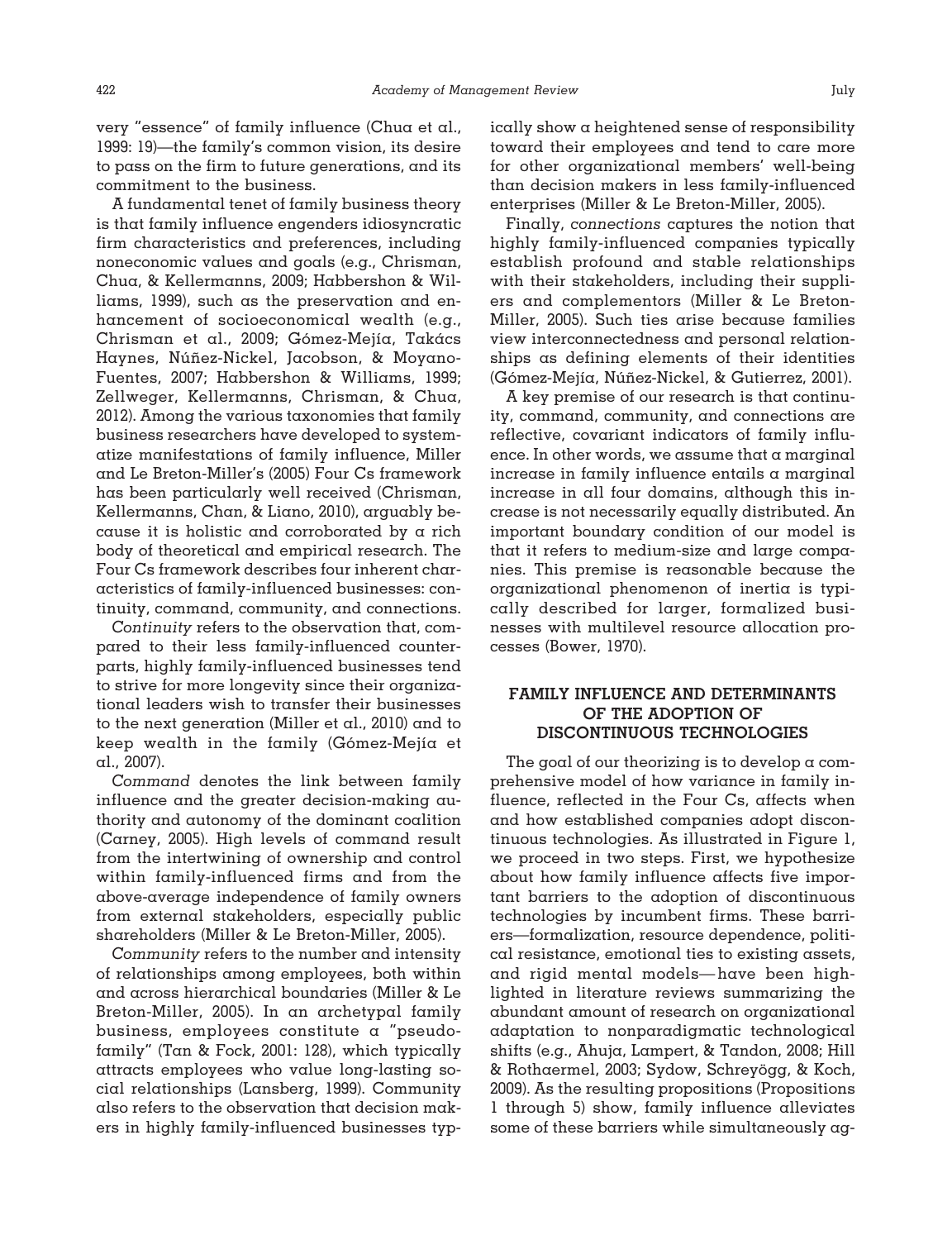

**FIGURE 1 A Model of the Effect of Family Influence on the Adoption of Discontinuous Technologies by Incumbent Firms**

Note: Propositions 6 through 8 illustrate the effects of family influence on the adoption of discontinuous technologies by incumbent firms that are mediated by the (interactions of) the five barriers to the adoption of discontinuous technologies.

gravating others. In a second step we resolve this granular yet puzzling picture by logically connecting the underlying mechanisms and syllogizing Propositions 6 through 8, which formalize how family influence affects the speed of adoption, the aggressiveness and stamina of adoption, and the flexibility of adoption routines.

#### **Family Influence and Formalization**

In the context of this study, *formalization* refers to the extent to which a given organization has standardized and stabilized its processes of screening for, interpreting, and reacting to changes in the environment (Arrow, 1974; Hannan & Freeman, 1977; Thomas, Clark, & Gioia, 1993). As suggested in population ecology and organizational learning theory, formalization is imperative for the success of incumbents in undisturbed environments (Hannan & Freeman, 1984; Levitt & March, 1988). However, high levels of formalization turn into a source of "structural inertia" when discontinuous technologies emerge (Hannan & Freeman, 1984: 151). In particular, the formalization of screening and interpretation processes induces firms to myopically overlook and underrate discontinuous innovations (Danneels, 2002). Formalization also imposes "ostensive" (Feldman & Pentland, 2003: 94) bureaucratic elements on organizational structures that slow decision making and constrict the amount of agency available for actors to "perform" routines in a path-divergent manner.

We build on the family business literature to argue that variations in family influence entail changes in the level of organizational formalization. The continuity facet of family influence the family's inherent focus on transgenerational wealth creation—manifests itself in a focus on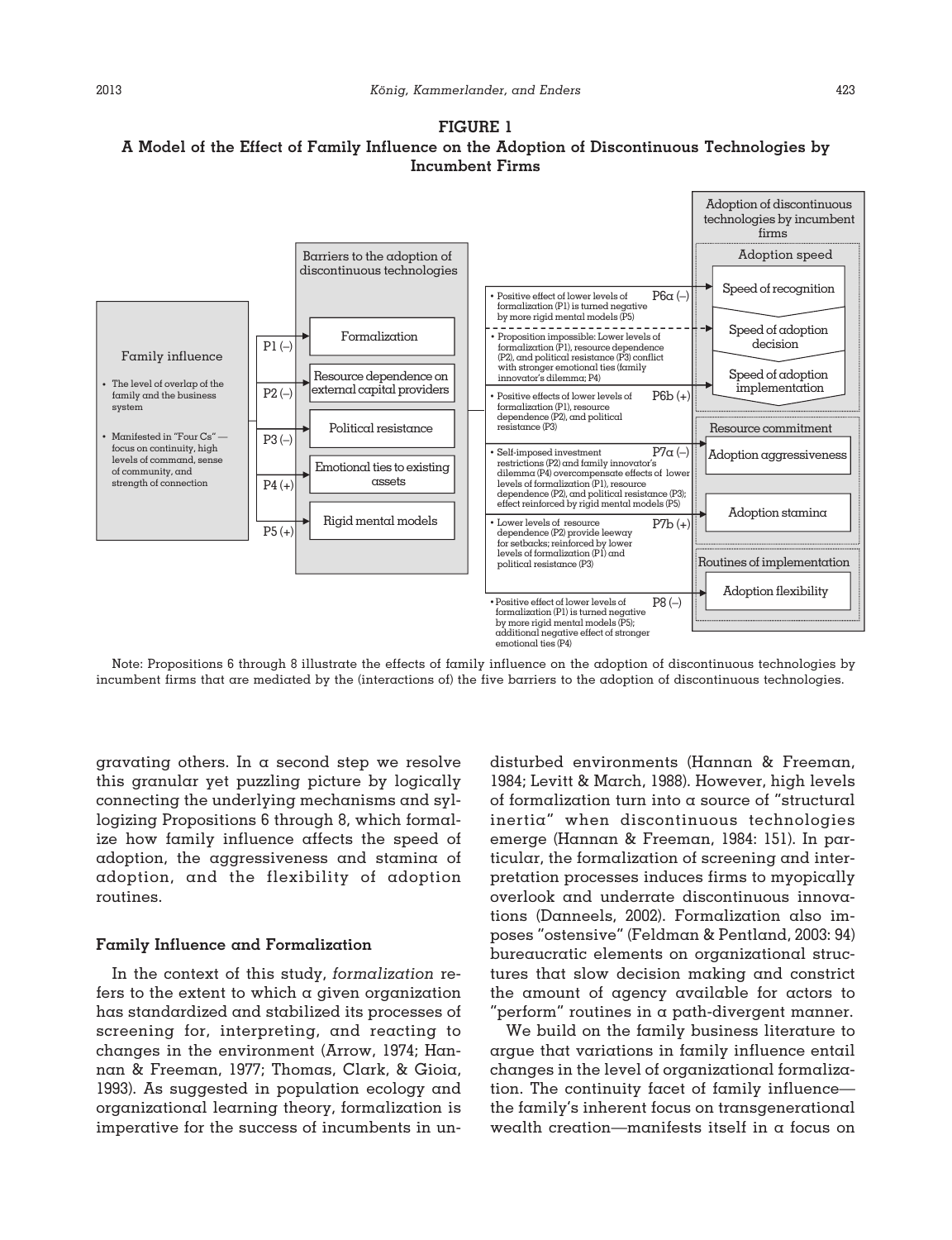long-term, rather than short-term, performance targets (Miller & Le Breton-Miller, 2005). Organizational research suggests that a preference for long-term performance criteria frees companies from a static focus on "local refinements" (Farjoun, 2010: 204), because, in such cases, opportunities are not measured against precise and quantified short-term outcomes but against "softer," more tacit long-term performance parameters. Thus, the long-term focus induced by family influence creates leeway for organizational members to engage in grounded, nonformalized screening and the exploration of a broad set of new opportunities, even if those opportunities involve variability and risk.

The continuity facet of family influence and the associated focus of command in a dominant center are also likely to decrease the levels of organizational formalization. Family-influenced firms strive to maintain control and independence (Gómez-Mejía et al., 2007). The resulting principal-agent unity (Chua et al., 1999) releases actors in highly family-influenced businesses "from the . . . calculative or instrumental rationality . . . imposed by capital market institutions and internal checks and balances," at least to a certain extent (Carney, 2005: 252, 255). As such, family influence extends actors' agency in the resource allocation process, which allows them to "pursue opportunities that can only be rationalized by particularistic or intuitive [and thus informal] criteria" (Carney, 2005: 260).

Furthermore, the heightened role of community that comes with family influence is largely incompatible with high levels of formalization. As a result of the family system's striving for community, relations in a highly family-influenced business are characterized by a heightened sense of sentiment and emotion (Gómez-Mejía et al., 2001). By definition, emotional social ties are less formalized than more rational relational contracts (Sirmon & Hitt, 2003). This diminishing effect of community on formalization is reinforced by the more trust-based, rather than contract-based, external connections that family-influenced businesses develop relative to those commonly observed in managerial forms of governance (Carney, 2005; Miller, Steier, & Le Breton-Miller, 2003; Pearson, Carr, & Shaw, 2008).

> *Proposition 1: Ceteris paribus, the stronger the family influence in a firm,*

*the lower the level of formalization in that firm.*

#### **Family Influence and Resource Dependence on External Capital Providers**

Resource dependence theory states that decisions in a company are constrained by the organization's dependence on external providers of resources (Christensen & Bower, 1996; Pfeffer & Salancik, 1978). In this vein, disruptive innovation theory (Christensen & Raynor, 2003) highlights the role of external capital providers, who typically require quick, predictable, and significant returns as well as substantial market sizes to fund innovations (Benner, 2007; Christensen, 1997). However, these criteria typically are not met by discontinuous technologies when they emerge (Christensen & Bower, 1996). Thus, as a consequence of resource dependence, companies face what Christensen (1997) calls the "innovator's dilemma," in which managers at various levels of established organizations have strong incentives to fund continuous innovations instead of discontinuous innovations, even though doing so imperils the long-term future of their organizations.

At the heart of family business research lies the notion that dependence on external capital decreases as family influence increases (Arregle, Hitt, Sirmon, & Very, 2007) and that the "particularistic" (Carney, 2005) decision-making processes of family-influenced firms give less priority to the criteria that are important to most external capital providers, especially quick and predictable returns and growth. Firm owners are reluctant to dilute ownership by handing out shares to external capital providers (Carney, 2005; Sirmon & Hitt, 2003) because they strive for continuity and wish to maintain family control over time by passing their businesses on to future generations (Gómez-Mejía et al., 2007). Family owners' desire to maintain command over their own businesses has a similar effect since it induces them to limit their debt and their accumulation of public equity when investing in strategic initiatives (Gómez-Mejía et al., 2001; Mishra & McConaughy, 1999; Schulze, Lubatkin, & Dino, 2003).

> *Proposition 2: Ceteris paribus, the stronger the family influence in a firm, the lower that firm's level of resource*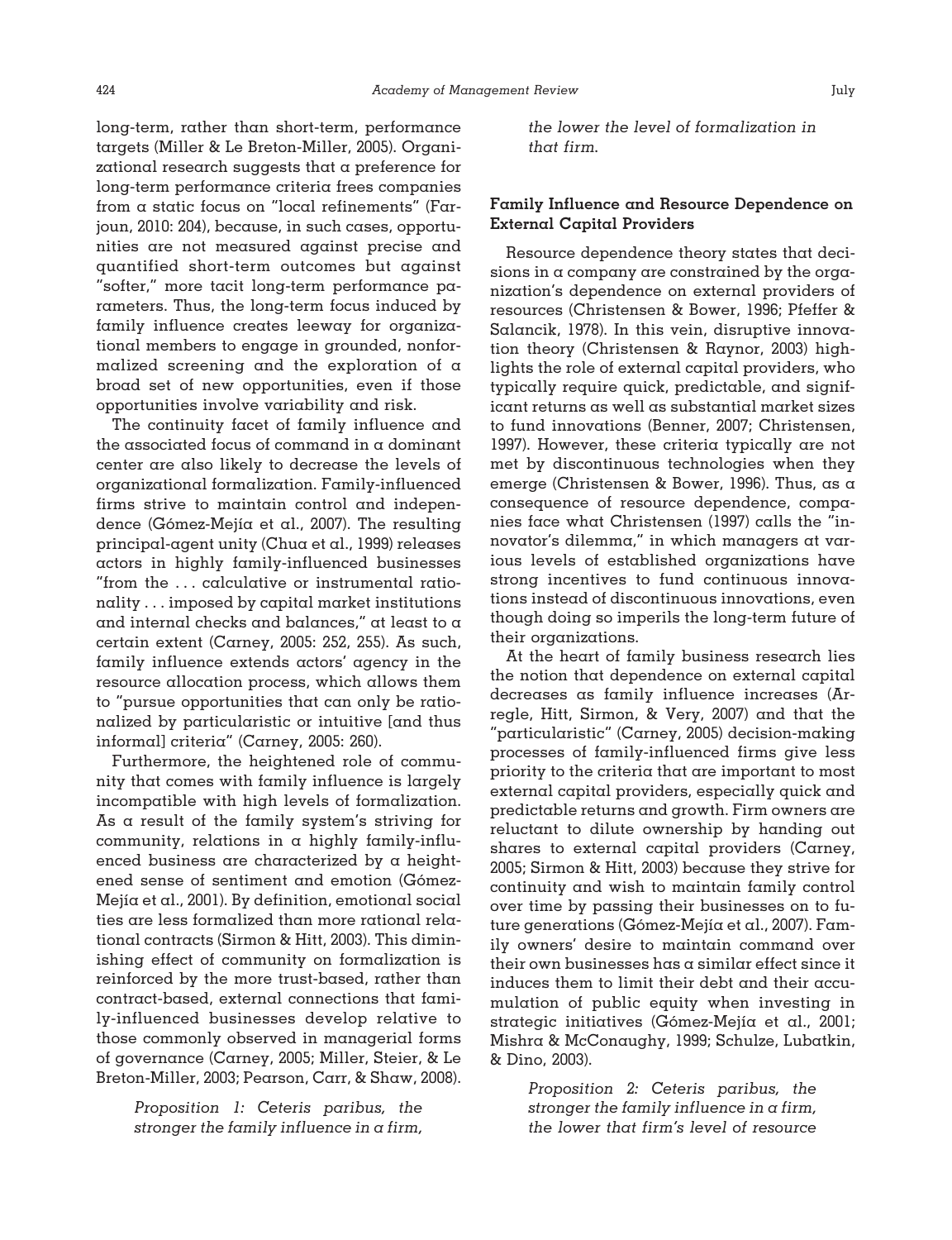*dependence on external providers of capital.*

#### **Family Influence and Political Resistance**

A third focal inhibitor of organizational adoption is rooted in the fact that the adoption of discontinuous technologies disturbs political equilibria in organizations (Hannan & Freeman, 1977). As theory of power (Pfeffer, 1992) suggests, implementing such changes is not equally beneficial for all organizational members. Consequently, those managers who anticipate being negatively affected tend to break the "truce" among the various coalitions within the organization (Cyert & March, 1963) and to engage in *political resistance*, which refers to all measures organizational members can take to undermine and oppose changes in the status quo (Lüscher & Lewis, 2008). In turn, political resistance has been depicted as delaying decision making and interpretation and thwarting the momentum behind technological transformation (Kotter, 2007).

We posit that the disposition of organizational members to politically oppose discontinuous change and the ability of executives to overcome such antagonism differ depending on the level of family influence. If family-influenced firms aim to ensure the generation-spanning continuity of their business, they are more likely to establish managerial objectives with stronger linkages to the long-term health of the organization than to short-term performance. Such long-term goals can be expected to stimulate middle managers to perceive the benefits of discontinuous technologies (Bower & Gilbert, 2006), which typically pan out only in the long run (Anderson & Tushman, 1990), and to support rather than to oppose their adoption. This effect is reinforced since members of  $\alpha$  highly familyinfluenced business—owing to their sense of responsibility for the community and the social codices imposed by such a community—are more prone to accept decisions that are made to protect the long-term interests of the organization (Gómez-Mejía et al., 2001; Miller & Le Breton-Miller, 2005).

Moreover, the high levels of command associated with family influence soften political resistance. The power of key decision makers in family-influenced firms is typically nonnegotiable, primarily because that power relies on familial ties with the owners or relational aspects in the

decision makers' contracts (Gómez-Mejía et al., 2001). Consequently, "turf battles" that slow the decision-making and interpretation processes (Hill & Rothaermel, 2003; Pfeffer, 1992) are, ceteris paribus, less likely in strongly familyinfluenced environments. Prior research has suggested that command also has a sociocognitive impact (Kaplan, 2008) in the sense that the frames adopted and communicated by family executives are particularly likely to be adopted rapidly by their subordinates (Berrone, Cruz, Gómez-Mejía, & Larraza-Kintana, 2010; Eddleston, 2008). For instance, Berrone et al. note that "even in publicly traded firms with greater ownership dispersion, the views of family members as a group are likely to demand a great deal of attention compared with those of nonfamily stakeholders" (2010: 88; see also Chrisman, Chua, & Steier, 2003).

> *Proposition 3: Ceteris paribus, the stronger the family influence in a firm, the lower the level of political resistance of organizational members in that firm.*

## **Family Influence and Emotional Ties to Existing Assets**

A fourth, behavioristic approach to understanding variance in incumbents' adoption of discontinuous technologies assumes that decision makers feel emotionally tied to existing tangible and intangible resources within their firms and within the broader ecosystem surrounding their organizations (Burgelman & Grove, 1996; Sydow et al., 2009). The stronger these emotional ties, the more "painful" (Tushman et al., 1986: 29) it becomes for managers to fully embrace discontinuous technologies, since such moves typically require managers to substantially reconfigure (human) resources, divest assets that previously constituted the firm's core, or reorchestrate (cross-)organizational architectures—for instance, by bypassing established complementors (Adner, 2012; Christensen, 1997; Teece, 2006).

We argue that family influence reinforces emotional ties to existing assets and architectures and that it magnifies the tendency of incumbent firms to avoid discontinuous organizational reconfigurations. Top managers in family-influenced businesses maintain intense,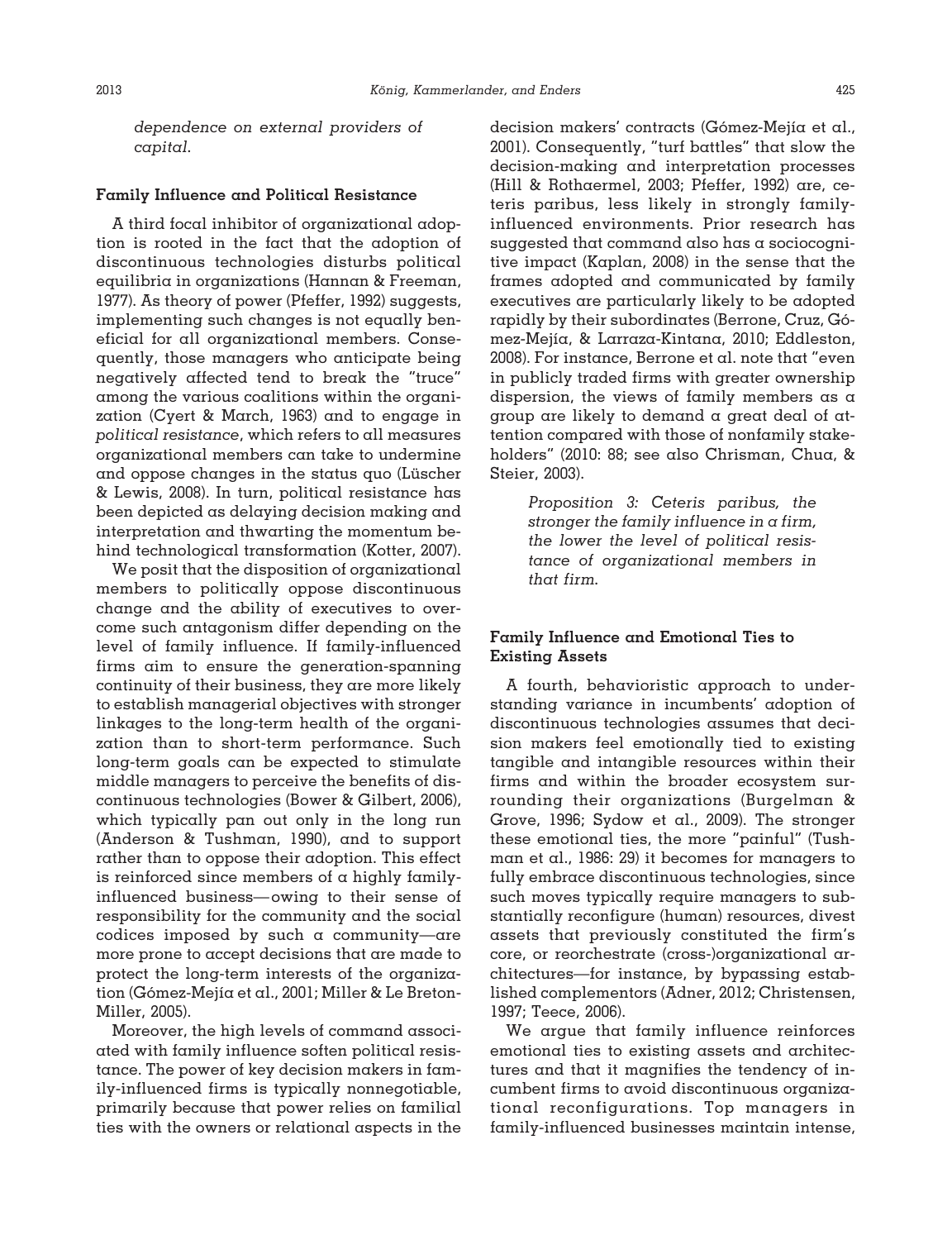personal relationships within their organizations and with other actors in the environment (Miller & Le Breton-Miller, 2005). Given this involvement in community and connections, family managers have more status to lose because they enjoy more "personal prestige in the community [and] social support among friends and acquaintances" (Berrone et al., 2010: 86) than managers in other companies. As a result, managers in highly family-influenced companies are less willing than managers in less familyinfluenced businesses to jeopardize social relations within the organization and with the external environment—for instance, by laying off staff or engaging in other actions that could significantly harm social ties (Berrone, Cruz, & Gómez-Mejía, 2012; Sirmon & Hitt, 2003). Therefore, in the context of discontinuous change, managers in family-influenced companies will attempt to transfer employees and managers from the old to the new business to minimize unrest, even though tenured employees may lack the skills, knowledge, and drive necessary to succeed in the new technological domain. These managers are also likely to continue collaborating with actors in the established "innovation ecosystem" (Adner & Kapoor, 2010).

> *Proposition 4: Ceteris paribus, the stronger the family influence in a firm, the higher the level of decision makers' emotional ties to existing assets in that firm.*

#### **Family Influence and Rigid Mental Models**

A fifth stream of research on organizational adaptation builds on theories of human and organizational cognition (Kaplan, 2011; Kaplan & Tripsas, 2008; March & Simon, 1958) and attributes heterogeneity in incumbents' adoption behaviors to variations in the rigidity of organizational members' mental models or "frames" (Kaplan, 2008). Mental models are relatively sticky cognitive schemata that can cause decision makers to focus their screening efforts on "local" developments (Nelson & Winter, 1982)— $\alpha$ pattern that is often associated with firms' late recognition of discontinuous changes outside their narrow radar screens (Barr, Stimpert, & Huff, 1992). Mental model rigidity is also pivotal in the context of the adoption of new organizational routines. Although actors have a certain

amount of agency to adapt routines by "performing" them (Feldman & Pentland, 2003), the speed and degree to which a newly performed routine deviates from a previous routine depend on the scope and the flexibility of the respective actor's mental model. As Feldman and Pentland note, "Each participant's understanding of a routine depends on his or her role and point of view" (2003: 101). Therefore, the less rigid the mental models of actors in an organization, the more flexibly it will adapt to drastic changes in the environment (Barr et al., 1992).

Mental models in established organizations are likely to become more rigid as family influence increases. Most important, as a result of the family system's focus on continuity, top management tenures lengthen with growing family influence (Berrone et al., 2010; Cruz, Gómez-Mejía, & Becerra, 2010; Gómez-Mejía et al., 2001; Schulze, Lubatkin, Dino, & Buchholtz, 2001). Long tenures freeze the mental models used by top management, thereby inducing a kind of "tunnel vision" and reinforcing commitment to the status quo (Finkelstein & Hambrick, 1990; Gómez-Mejía et al., 2001: 86). Furthermore, top management teams become more homogeneous as family influence increases (Sirmon & Hitt, 2003), and such homogeneity is also associated with fixed mental models and local search (Cho & Hambrick, 2006). Notably, in highly familyinfluenced businesses, decision makers' rigid mental models can be expected to be particularly strong barriers to adoption given the high concentration of authority in such firms.

In addition, because of their strong sense of community, family-influenced companies are less likely to replace existing lower-level employees with new, differently trained staff (Miller & Le Breton-Miller, 2006). This tendency entails longer employee tenures than in non- or less family-influenced companies (Haugh & Mc-Kee, 2003), which, for reasons similar to those for longer management tenures, exacerbates cognitive inflexibility and the commitment to pathdependent strategic initiatives. Furthermore, low employee turnover reduces the diversity of frames and knowledge and, thus, stiffens mental models (Cho & Hambrick, 2006).

A final key reason why family influence is positively associated with mental model rigidity is rooted in the fact that family influence entices decision makers to avoid incorporating external influence in organizational decision making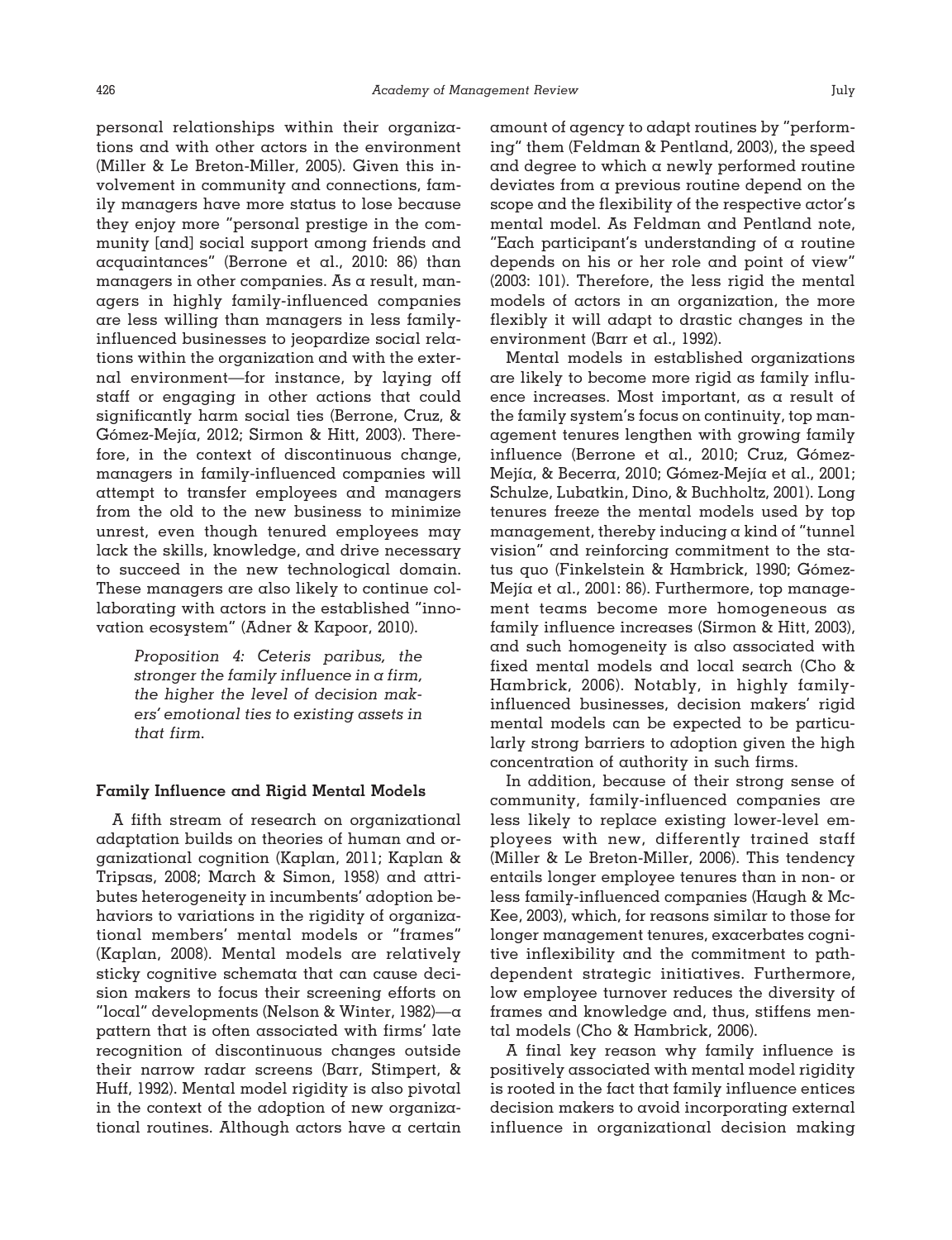and action (Gómez-Mejía et al., 2007). When companies involve external actors—particularly those from outside the traditional industry domain (Vasudeva & Anand, 2011)—in their sensemaking and decision-making processes, the rigidity of mental models decreases (Gilbert, 2005), since those externals are typically less biased by traditional mental schemata (McDonald, Khanna, & Westphal, 2008). However, "family[-influenced] firms are less likely to incorporate outsiders' perspectives and opinions in their decision making" (Gómez-Mejía, Makri, & Larraza-Kintana, 2010: 224), because such companies hesitate to let go of command (Miller & Le Breton-Miller, 2005) and to dilute family influence by involving external parties in focal strategic decisions. Moreover, organizational members of family-influenced firms often form particularistic groups surrounded by "thick social walls" (Carney, 2005: 250) that separate them from outsiders and lower members' motivations to involve externals (Carney, 2005). In addition, the stronger the family influence in firms, the more they tend to establish stable connections with a few selected partners, rather than numerous connections with  $\alpha$  larger number of partners (Miller & Le Breton-Miller, 2005). This exclusivity of social ties is likely to shrink the number and diversity of external individuals who might provide access to complementary assets, including outside perspectives and "out-ofthe-box" business approaches, in the various phases of technology adoption.

> *Proposition 5: Ceteris paribus, the stronger the family influence in a firm, the higher the level of mental model rigidity among organizational members in that firm.*

## **TOWARD A MODEL OF FAMILY INFLUENCE AND ORGANIZATIONAL ADOPTION OF DISCONTINUOUS TECHNOLOGIES**

In the previous section we analyzed how family influence affects five particularly important barriers to the adoption of discontinuous technologies by incumbents. The most significant outcome of this theorizing is that family influence fundamentally shifts the challenges that organizations face when responding to technological discontinuities. This is because increasing family influence affects the levels of each of

the inhibitors to discontinuous technology adoption, albeit not in a uniform way. The lower levels of formalization, dependence on external capital providers, and political resistance that coemerge with family influence should foster the adoption of discontinuous technologies. In contrast, stronger emotional ties to existing assets and the rigid mental models associated with family influence should aggravate the adoption challenges that firms face when discontinuous technologies arise.

In this section we reconcile the apparently equivocal implications of family influence by integrating our findings in a comprehensive yet granular model (see, in particular, the second half of Figure 1). This model breaks down the organizational adoption of discontinuous technologies into its key components, which we described above: speed (further divided into recognition, decision, and implementation speed), resource commitment (further divided into aggressiveness and stamina), and flexibility of adoption routines. The model outlines the *relationships* among the various barriers to adoption and, ultimately, provides an inclusive picture of the aggregated effects of family influence on the dimensions of discontinuous technology adoption.

# **Family Influence and the Speed of Discontinuous Technology Adoption**

As noted earlier, the speed of incumbents' adoption of discontinuous technologies is a cumulated function of  $(1)$  the time incumbents take to recognize the innovation as a relevant strategic issue that requires a response (Kaplan et al., 2003), (2) the time incumbents take to decide to adopt the discontinuous technology (Christensen, 1997), and (3) the time incumbents take to implement the adoption decision by launching  $\alpha$ first product based on the new technology (Lieberman & Montgomery, 1988). Because the respective duration of each of these three adoption phases (Thomas et al., 1993) is not equally affected by each adoption barrier, we discuss the impact of family influence on each of the phases separately.

**Family influence and speed of recognition.** The attention-based view of the firm (Ocasio, 1997) points out that organizations must first recognize an issue as relevant to their own business before they decide whether, when, or how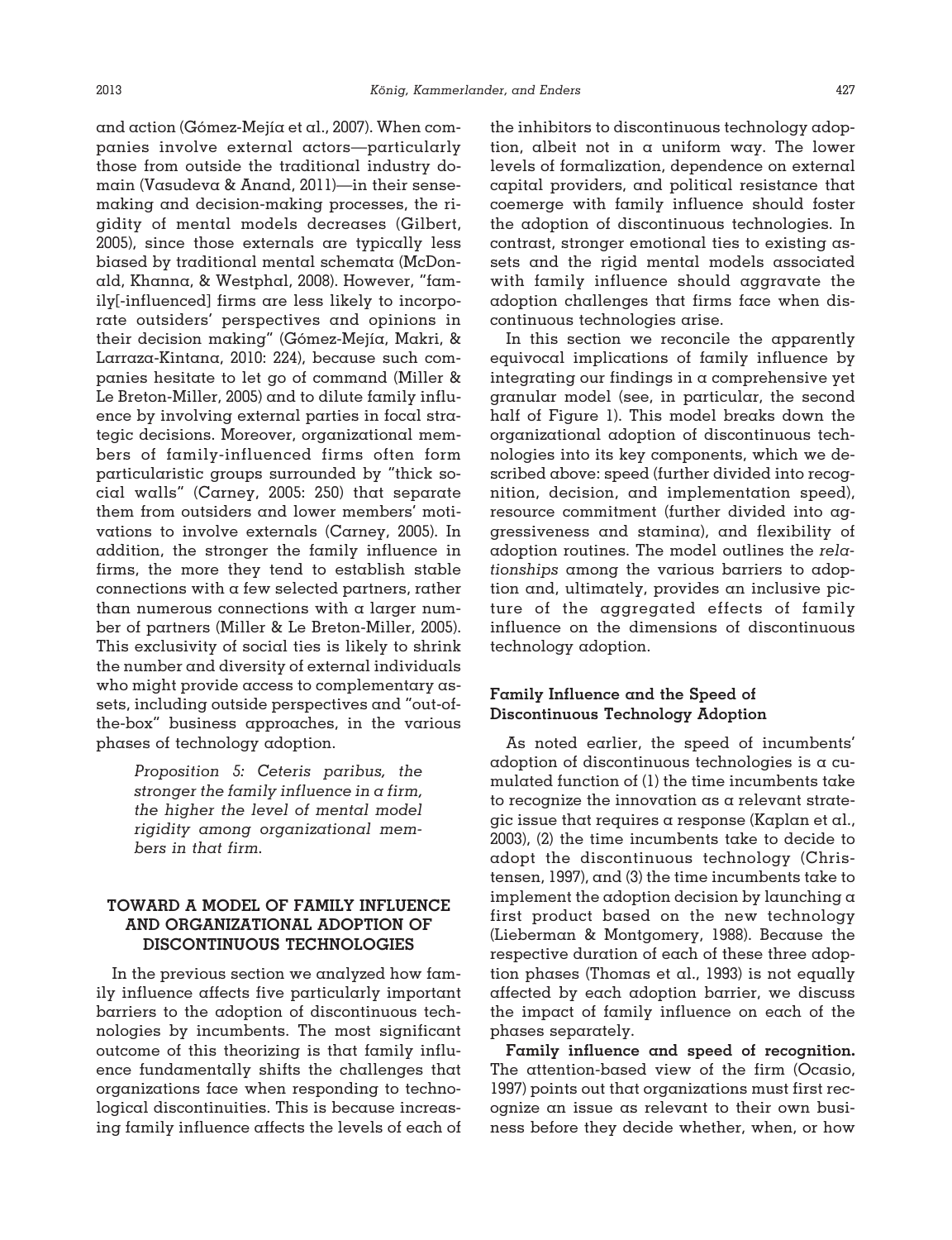to respond to that issue (Kaplan et al., 2003). In our analysis of the individual barriers of adoption, we have highlighted that the recognition of discontinuous technologies is delayed by two specific factors (Ahuja et al., 2008; Hill & Rothaermel, 2003): (1) high levels of formalization and (2) rigid mental models. Both barriers have been described in the literature as narrowing an organization's "search radius" or "radar screen" (Hannan & Freeman, 1984; Nelson & Winter, 1982), thereby lowering the odds that  $\alpha$ discontinuity will be detected at an early stage (Kaplan et al., 2003). We have also shown that family influence lowers the levels of formalization (Proposition 1) while simultaneously increasing the rigidity of organizational members' mental models (Proposition 5). This raises one focal question: how is family influence generally associated with speed of recognition?

To answer this question, we draw on Feldman and Pentland's (2003) distinction between ostensive and performative elements of routines, which helps us to understand the interactions between the formalization of organizational structures and the cognitive structures of individual actors. According to Feldman and Pentland (2003), a reduction in the level of structural formalization implies that individual actors have more agency to performatively alter routines of organizational search and to monitor the environment for changes outside the established radar screen, and thus increases the probability that discontinuous changes are recognized. However, Feldman and Pentland's model also implies that the more individual organizational actors have agency to adapt routines by performing them, the more the qualities of these individuals' mental models—especially the rigidities of their cognitive structures—will influence the search for and the eventual recognition of discontinuous change.

We expand on Feldman and Pentland's thoughts to argue that, contrary to what one would expect based on standard theory (Hannan & Freeman, 1984), the lower levels of formalization associated with increased family influence do not lead to faster recognition of discontinuous technologies. Instead, if (1) the mental models of actors—particularly the rigidity of those mental models—become more determinant of organizational search routines as a consequence of family-induced relaxation of structure and (2) the mental models of the individual actors that perform search routines simultaneously become narrower and more rigid with increasing family influence, then organizational actors in highly family-influenced firms are less likely to search outside their traditional, narrow cognitive templates (their mental "home turf" [Livengood & Reger, 2010]) or to radically and flexibly adapt search routines. In fact, these actors will be more likely to reproduce and freeze the existing cognitive template. In other words, family influence, mediated by the interplay of coemerging higher flexibility of search routines and higher mental model rigidity of organizational members, retards organizational recognition of discontinuous change. Moreover, even if managers in family businesses become aware of a breakthrough, rigid mental models induce them to downplay its impact—for instance, by interpreting the information as confirmation of the existing business logic's superiority.

For example, imagine two incumbent publishing houses*—*one highly family influenced and the other one less family influenced. According to Proposition 1, in the first company (say, for instance, the highly family-influenced market leader of printed dictionaries in Germany, Langenscheidt, in the early 2000s) there will be relatively few formal rules for identifying and interpreting upcoming innovations, such as online publishing and user-generated content. However, as predicted by Proposition 5, employees in this firm generally will know comparatively little about online business models or the Internet. Furthermore, they will show little interest in this new technological domain because most of their work experience and business contacts will have been limited to the realm of physical publishing. To further complicate matters, these employees will use their agency to focus search processes on innovations around printed publishing (e.g., new layouts, topic areas, or authors). In contrast, employees of  $\alpha$  less familyinfluenced publisher (such as the publicly listed Dutch company Wolters Kluwer) will more readily grasp the business implications of innovations such as tablet computing, e-books, and social networks, despite formal search rules and interpretation standards imposed by institutional forces and market pressures (see Proposition 1), because these individuals will possess complementary knowledge and change mindsets more flexibly (Proposition 5).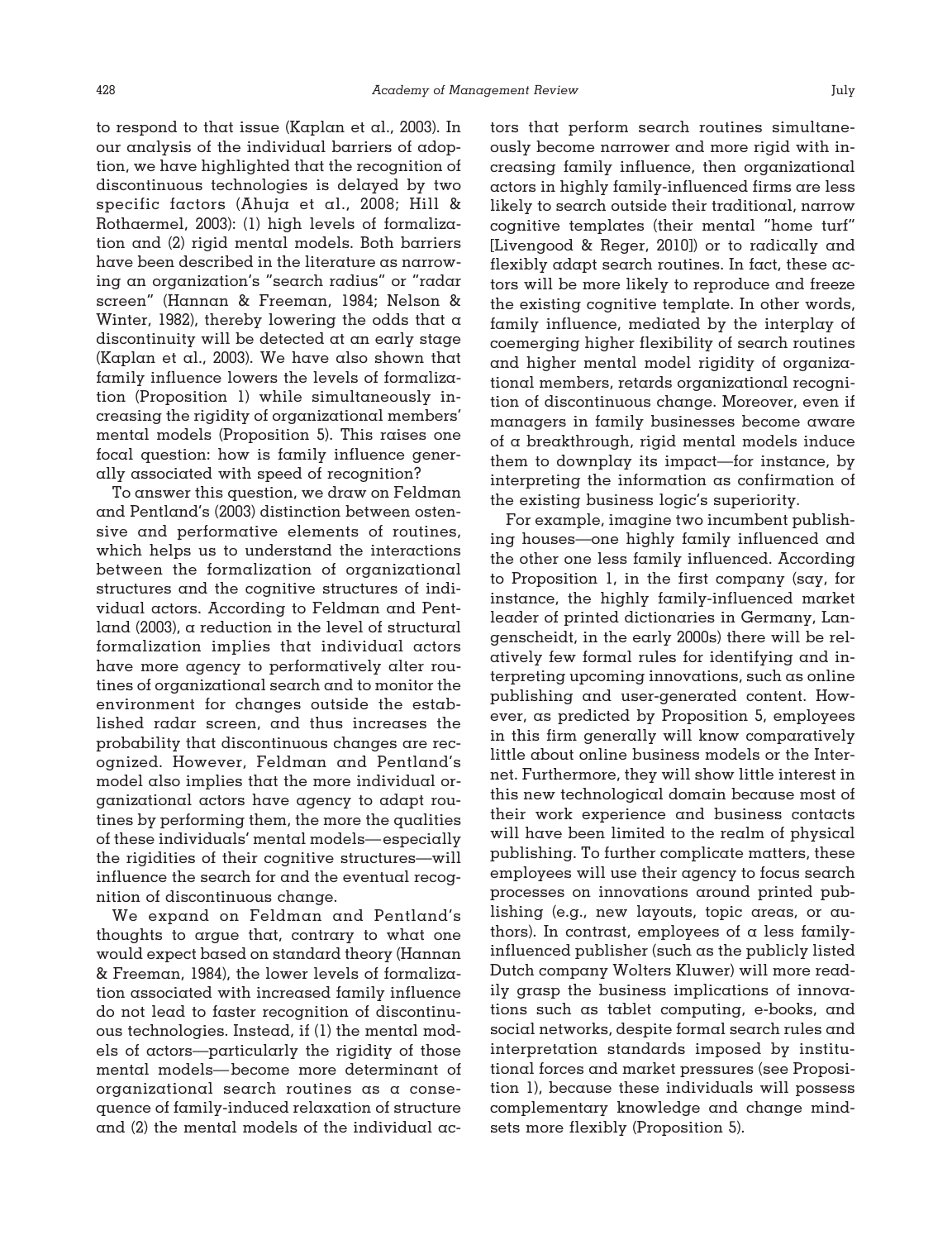*Proposition 6a: Ceteris paribus, the stronger the family influence in a firm, the later that firm will recognize a discontinuous technology as a relevant strategic issue.*

**Family influence and speed of adoption decisions.** Standard discontinuous change research (e.g., Christensen & Bower, 1996) attributes the slowness of adoption decisions to the innovator's dilemma (Christensen, 1997). Initially, discontinuous innovations are inherently difficult to assess in terms of profitability and growth; thus, incumbent firms—even if they are fully aware of such an innovation—are motivated to decide to adopt the innovation only when the business case has become sufficiently predictable to legitimize an investment in the eyes of external investors, particularly capital markets (Christensen & Raynor, 2003). The classical account also holds that formalized decision procedures and political resistance further prolong a potential adoption decision (Hannan & Freeman, 1984).

The addition of the family factor to this textbook picture leads to a different story, although with similar inertial outcomes. Family influence lowers dependence on external capital providers and reduces levels of formalization and political resistance. It thus creates significant structural leeway for actors to make autonomous adoption decisions. In brief, the innovator's dilemma, as traditionally envisaged, is less important for "family innovators."

However, because family influence entails increased emotional ties to existing assets, decision makers in family-influenced firms face a different challenge, which we call the "family innovator's dilemma." Executives in highly family-influenced firms can only choose between two suboptimal choices after they have recognized the need to respond to  $\alpha$  discontinuous technology. They can choose to not adopt the innovation and, thus, endanger the long-term health of the company (and thereby the transgenerational wealth of the family system). Alternatively, as we discussed when developing Proposition 4, they can choose to disrupt social relations as well as cognitive and architectural systems in the short term by adopting the innovation, thereby also imperiling crucial noneconomic values that are essential to family businesses. Only after the dominant coalition has

overcome this emotional struggle can these managers use the decision autonomy and "cognitive authority" that stem from decreased formalization, less resource dependence, and lower political resistance to promptly decide to implement the discontinuity.

The family innovator's dilemma involves managerial considerations of socioemotional wealth in family-influenced firms (Berrone et al., 2010; Gómez-Mejía et al., 2007) and, thus, touches upon the very foundations of the family system. Executives will struggle to resolve this quandary, which, in turn, will protract their decisions related to the adoption of discontinuous technologies. The case of Siku, a 90-year-old familyowned German manufacturer of toy car models, exemplifies the effects of the family innovator's dilemma. Siku, which daily sells 45,000 car models, did not decide to sell new models via the Internet until 2012, despite customer requests for such a service. On its website Siku justified its long-time abstinence from e-commerce by stating that direct online sales would harm longterm sales partners and would therefore damage the fair-play attitude of this family firm.

Based on the equiconsequential effects of the traditional innovator's dilemma and the family innovator's dilemma, it is impossible to hypothesize that family influence causes variance in adoption decision speed. However, as we discuss below, decrypting these two dilemmas is crucial since it helps us to carve out fundamental differences in the adoption mechanisms resulting from variance in family influence. Moreover, the identification of the family innovator's dilemma is central to our subsequent theorizing, for it allows us to derive nomological propositions related to other adoption dimensions.

**Family influence and speed of adoption implementation.** The last phase that determines the speed of organizations' adoption of discontinuous technologies encompasses the time that elapses between the decision to adopt the new technology and the launch of the first product that builds on this innovation. In the classical view the implementation of adoption decisions is often stalled by bureaucracy (rooted in high levels of formalization) and political resistance among organizational members (Hill & Rothaermel, 2003). Our theorizing (Propositions 1 and 3) allows us to conclude that, ceteris paribus, family influence enables firms to implement discontinuous technologies faster than other compa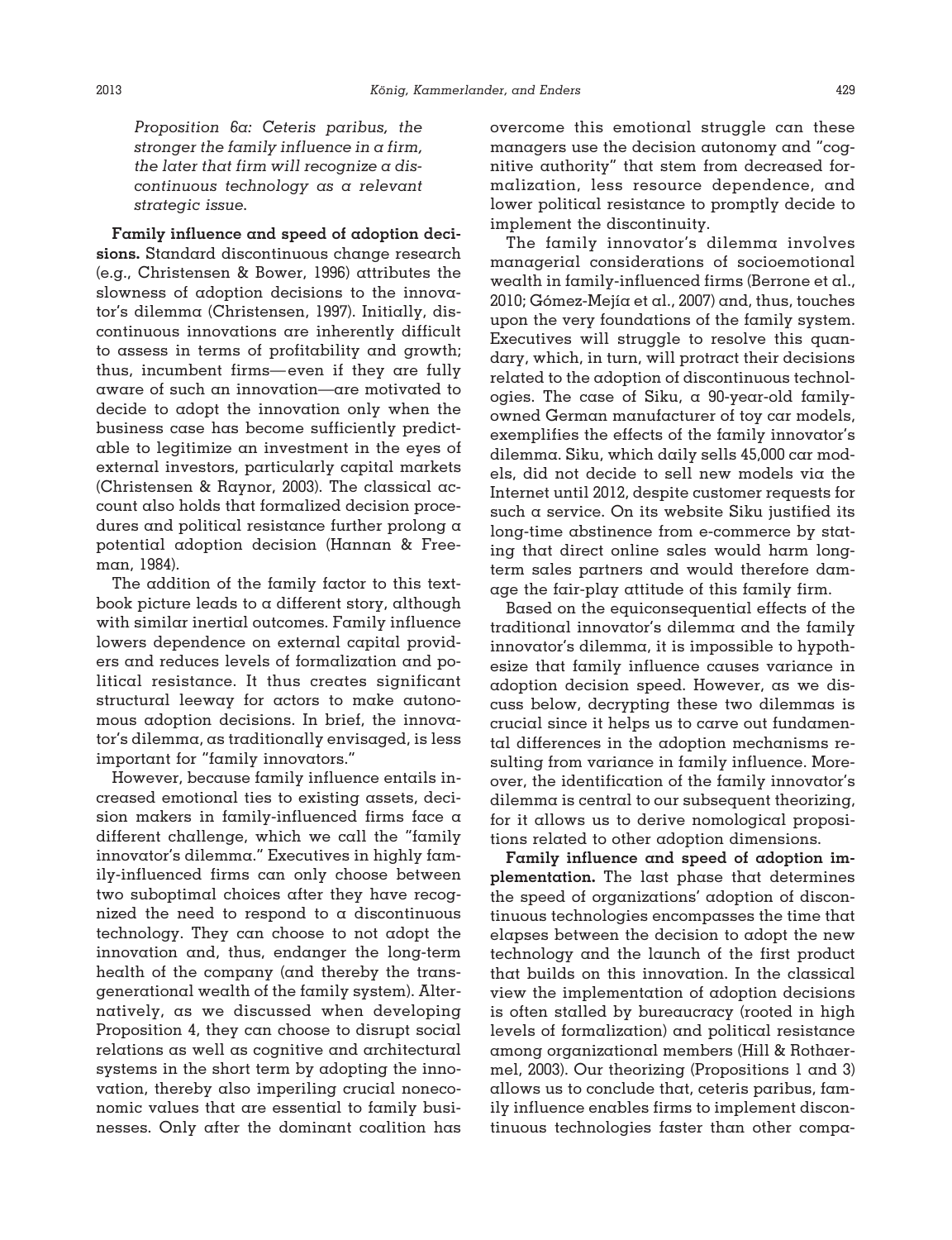nies once the adoption decision has been made. Lower levels of bureaucracy and fewer internal and external "checks and balances" (Carney, 2005) allow family managers to act freely and promptly. In contrast, managers in more formalized environments, particularly capital market– oriented firms, must act within a relatively tight corset when making decisions (Hoskisson, Hitt, Johnson, & Grossman, 2002). Furthermore, in highly family-influenced firms, the momentum of technology implementation is less thwarted by political resistance than in other firms (Sirmon & Hitt, 2003), as we highlighted in our development of Proposition 3.

> *Proposition 6b: Ceteris paribus, the stronger the family influence in a firm, the faster that firm will implement a discontinuous technology after having made the decision to adopt this innovation.*

In conjunction, the retarding effect of family influence on recognition (Proposition  $6a$ ) is offset by its accelerating effect on the speed of implementation (Proposition 6b). Given this stalemate and the fact that it is impossible to predict how family influence impacts the speed of adoption decisions, we refrain from proposing a categorically positive or negative association between family influence and discontinuous technology adoption speed.

## **Family Influence and Resource Commitment to Discontinuous Technology Adoption**

Adoption speed does not necessarily covary with the amount of resources organizations commit to technology adoption. For instance, on the one hand, although physical book retailers in many countries adopted e-commerce relatively early, they invested relatively few resources, especially compared to Amazon. On the other hand, many traditional pharmaceutical companies entered biotechnology relatively late, but they then invested very aggressively (Kaplan et al., 2003). Therefore, we look at these two dimensions separately. Furthermore, as noted above, we conceptually separate resource commitment into (1) aggressiveness of resource commitment—the amount of resources allocated annually to the development and commercialization of a discontinuous technology and (2) adoption stamina—the time span over which a company

sustains a certain level of resource commitment to the exploration of such a breakthrough innovation despite initial setbacks.

**Family influence and aggressiveness of resource commitment.** The classic portrayal of the innovator's dilemma (Christensen, 1997) suggests that external providers of capital (both debt and equity) are likely to require higher premiums for providing funds to invest in discontinuous, as opposed to continuous, technologies (Benner, 2007, 2010). The resulting higher costs of capital for discontinuous technologies incentivize the dominant coalition in established organizations to limit the resources allocated to the adoption of such innovations. High levels of formalization, together with compromises to pacify political resistance, further reduce the aggressiveness of resource commitment to discontinuous technologies.

Family influence frees businesses from the classical innovator's dilemma because the family system aims to remain independent of external providers of capital. Family influence also engenders lower levels of formalization and political resistance. Accordingly, an increase in family influence might be expected to reinforce adoption aggressiveness. However, we argue the contrary. Family owners actively attempt to maintain command over their company by avoiding external funding (Gómez-Mejía et al., 2001; Mishra & McConaughy, 1999; Schulze et al., 2003). The flip side of this self-imposed investment restriction is that the more  $\alpha$  company is family influenced, the more the maximum amount of money that it can commit to the discontinuous technology becomes a function of that firm's internal free cash flow, which is a priori limited. Thus, even if higher family influence liberates firms from the constraints imposed by external capital providers and reduces formalization and political resistance, resource allocation in these firms will, ceteris paribus, be capped by a certain commitment ceiling. In contrast, less family-influenced companies will not be constrained by endemic barriers to tapping external capital.

Their self-imposed commitment ceiling renders highly family-influenced firms particularly reluctant to aggressively adopt discontinuous technologies, and this effect is subtly exacerbated by interacting with the family innovator's dilemma. Every dollar spent on the discontinuous business is unavailable for the continuous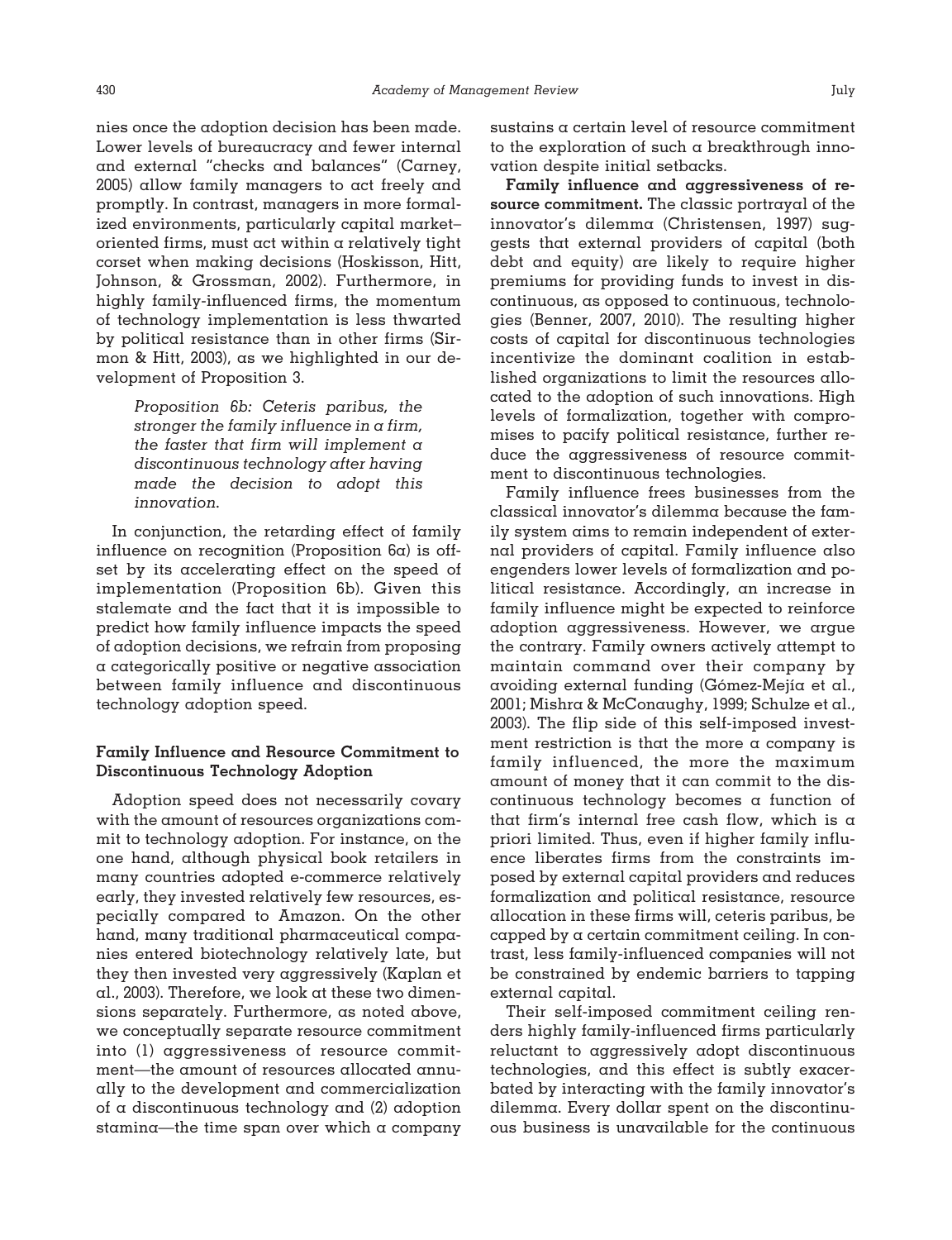business and, thus, potentially undermines the community. Given that the current well-being of the community is a fundamental emotional decision parameter of the family system and that individuals value current wealth more than future wealth (Gómez-Mejía et al., 2007; Loewenstein & Thaler, 1989), decision makers in highly family-influenced firms will refrain from aggressively investing in discontinuous technologies. This hesitance is likely to grow as funds available for investments shrink, because each dollar invested in the discontinuity is then viewed as even more harmful for the current business. Finally, the mental model rigidity that stems from family influence additionally entices actors to favor established solutions over new paradigms (see Proposition 5).

> *Proposition 7a: Ceteris paribus, the stronger the family influence in a firm, the lower that firm's aggressiveness of discontinuous technology adoption.*

**Family influence and stamina of resource commitment.** As described in the discontinuous change literature, incumbents typically struggle to sustain resource commitments to discontinuous change because of their resource dependence, high levels of formalization, and political resistance (Hill & Rothaermel, 2003). Discontinuous innovations tend to evolve over a sustained period of time (Christensen, 1997) and inherently involve setbacks (Tushman & Anderson, 1986). Furthermore, growth rates and profits generated by breakthrough innovations typically tend to remain low for an extended period before reaching a tipping point where they start to grow rapidly (Utterback & Abernathy, 1975). External capital providers, however, are impatient for growth and profits (Benner, 2010; Bushee, 2001; Christensen, 1997). In addition, formalized resource allocation processes in established organizations reinforce organizational preferences for efficiency and reproduction and, therefore, provide further impetus for the abandonment of high-variance innovations (Farjoun, 2010; Hannan & Freeman, 1984). Finally, setbacks create tailwinds for opponents of the discontinuous technology, raising the odds of early abandonment (Kotter, 2007).

Family influence frees companies from such constraints as it coemerges with independence from short-term-oriented providers of capital and, thus, releases businesses from the investment ties that restrain the long-term momentum of resource commitment to discontinuous change. Furthermore, family influence leads to a more long-term-oriented, continuity-focused approach to strategy making. Therefore, as highlighted in family business research, family influence creates "patient capital"—that is, "financial capital [that] is invested without threat of liquidation for long periods" (Sirmon & Hitt, 2003: 343). Additionally, given their commitment to the community, organizational members in highly family-influenced firms will be less involved in political "upheaval" (Tushman et al., 1986), which can otherwise stall the impetus (Bower, 1970) of technology adoption. In this vein Rumelt (2011: 67) noted the "iron nerves" of private, family-influenced companies when elaborating on Roll International Corporation's successful management of discontinuous innovations.

> *Proposition 7b: Ceteris paribus, the stronger the family influence in a firm, the higher the stamina of that firm's discontinuous technology adoption.*

## **Family Influence and the Flexibility of Discontinuous Technology Adoption**

The timely and continuous commitment of a certain level of resources to the exploration of a discontinuous technology is necessary, but not sufficient, to successfully adopt such a breakthrough. The flexible adoption of nonparadigmatic internal routines is at least equally important (Gilbert, 2005; Tripsas & Gavetti, 2000). In line with the extant literature (Kaplan & Tripsas, 2008), we argue that the flexibility of routines is mainly determined by the extent to which two specific barriers to adoption—formalization and rigid mental models—are prevalent in the focal organization. Similar to our discussion leading to Proposition 6a, we argue that, in conjunction, the inertia-enhancing effects of family influence stemming from higher mental model rigidity can be expected to more than offset the inertiarelaxing effects of family influence stemming from decreasing levels of formalization.

Specifically, we posit that family influence engenders flexibility, albeit only within narrow cognitive and behavioral boundaries. This argument builds again on Feldman and Pentland's (2003) conceptualization of organizational rou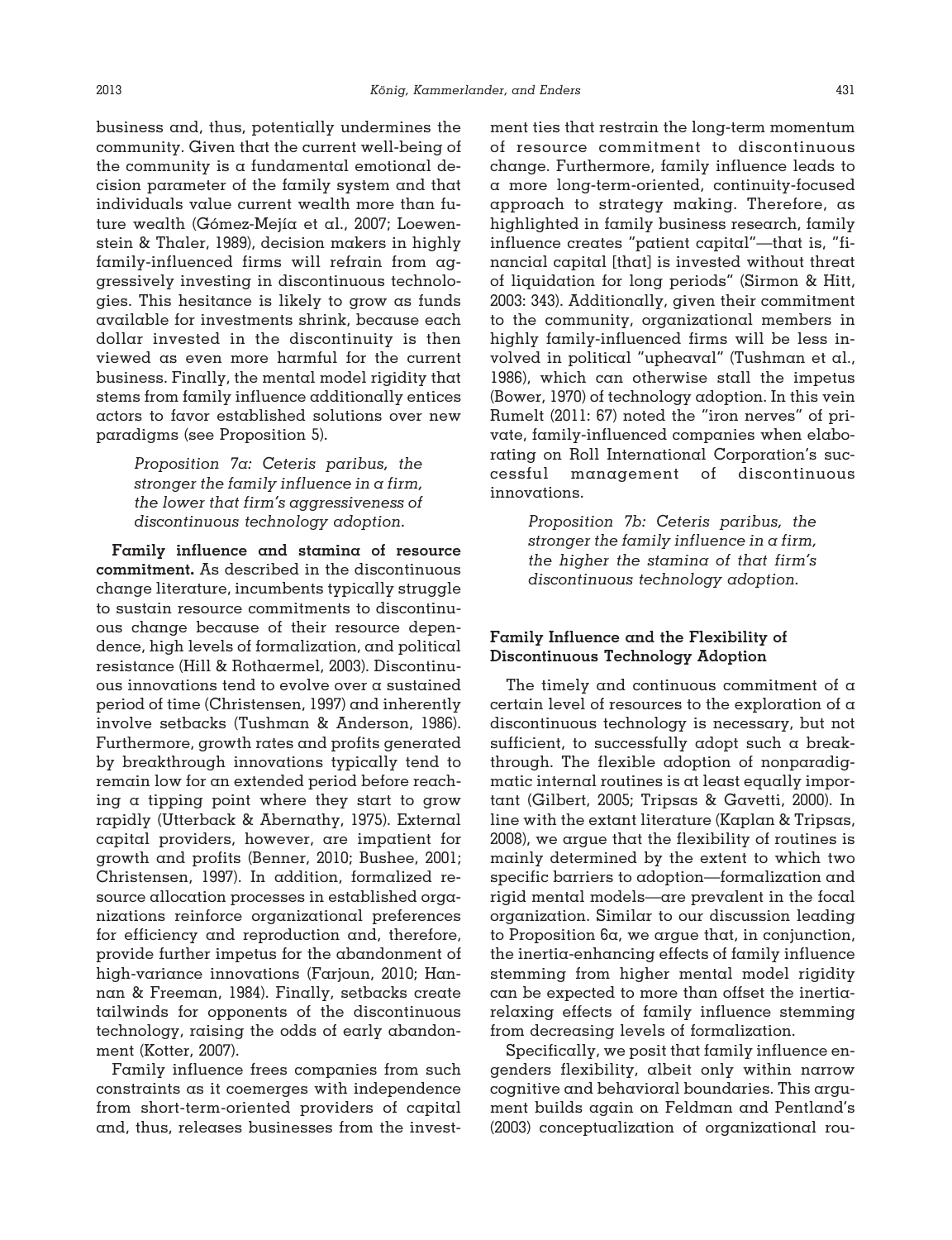tines, which has two implications: (1) the degree to which a routine deviates from previous routines is ultimately a function of the experiences, dispositions, and mental structures of the performing actors, and (2) the slope of this function increases depending on the degree of these actors' agency. It follows that the increased rigidity of organizational members' mental models is a crucial inhibitor of routine flexibility in highly family-influenced firms—individuals with narrow and sticky mental models and simultaneously high degrees of agency can be expected to develop new routines that are *inside* their constricted cognitive boundaries. In contrast, despite stronger structural formalization, adoption routines in less family-influenced firms are likely to be less rigid because they are performed by actors with flexible and broad mental models.

The jazz metaphor, which has been evoked repeatedly by organization scholars (Weick, 1998), provides a rich conceptual source to illustrate our reasoning. Imagine two groups of highly versatile jazz musicians: the first group is specialized in a narrow set of styles, such as Dixie and swing, and treasures close relationships embedded exclusively within those musical microcosms; the second group has heterogeneous experiences in a broad array of musical styles and multifold and fluctuating contacts within and outside the music world. Now imagine that (for whatever reason) the first group plays in a combo formation, which is characterized by few standards in terms of melody, chords, and improvisatory "licks" (representing the highly family-influenced firm). The second group joins a Glenn Miller style big band, where musicians play from a score, improvisation is limited to short solos, and the stylistic canon is relatively fixed (the less family-influenced firm). How likely is it that the two groups will adopt new paradigms in response to drastically changing audience preferences and upcoming breakthroughs in synthesizing, composing, and performing? We argue that actors in the first group will stick to Dixie and swing. They will adapt routines by improvising, but because of their specific knowledge and skills and their appreciation of stable contacts, they will be less likely to grasp and explore the value of new domains and to change the setup of the group. Thus, their adaptations will remain within, and will reinvigorate, the idiosyncratic musical idiom of established performative terrains. In contrast, musicians in the second group can be expected to slowly mold styles and, despite their limited leeway, to bring in differently trained colleagues, to try out new instruments, and to eventually morph Glenn Miller swing into a new genre—still formalized, perhaps, but pathbreakingly different.

In addition to these effects, family influence reduces adoption flexibility as a result of increased emotional attachment to existing assets. The embracing of path-diverging routines typically requires drastic shifts in a firm's resources (Gilbert, 2005)—for instance, production facilities—and thus tends to contradict the family system's most fundamental values (see Proposition 4).

> *Proposition 8: Ceteris paribus, the stronger the family influence in a firm, the lower that firm's flexibility in discontinuous technology adoption routines.*

#### **DISCUSSION**

Our goal has been to advance our knowledge of when and how established companies adopt discontinuous technologies by integrating a new factor into the equation: the impact of the family system on the business system. Specifically, we provide a detailed account of how increases in family influence affect the fundamental barriers to discontinuous technology adoption and, ultimately, the speed, aggressiveness, stamina, and flexibility with which incumbents embrace such breakthroughs to create and capture value. The leitmotif of our theorizing is the notion that the role of family influence is of substantial importance for our understanding of discontinuous technology adoption because companies whose businesses are closely interlinked with a family system operate under fundamentally different constraints than those—typically public—companies that stand in the spotlight of standard theory on discontinuous technological change. The exploration of these family-induced interpretive, normative, and structural differences, along with the resulting comprehensive picture of their interrelations, leads us to challenge critical assumptions underlying textbook explanations of incumbents' adoption of discontinuous innovations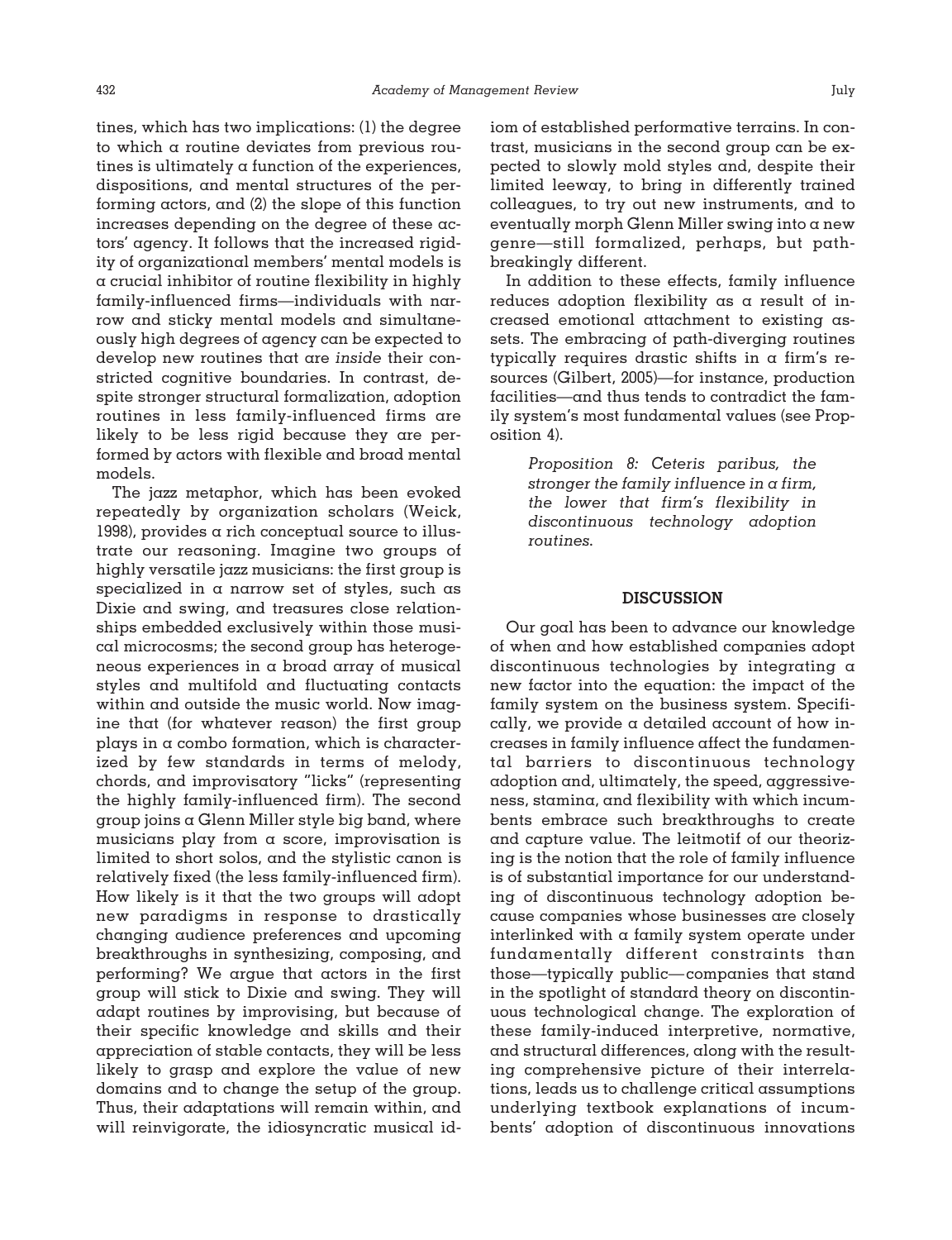(Hill & Rothaermel, 2003), including the paradoxes and dilemmas involved (Christensen, 1997). In this regard, three aspects are particularly noteworthy.

First, we challenge the notion that the classical innovator's dilemma, as formalized by Christensen (1997), is generalizable to all firms. Instead, we introduce the concept of the family innovator's dilemma to capture the idiosyncratic struggle that family influence adds to the challenge of organizational adoption of technological discontinuities. Family influence frees companies from the traditionally described constraints that are imposed on firms by external providers of capital (Benner, 2007; Christensen, 1997). However, family influence entails increased emotional ties to existing assets and, consequently, forces managers to confront a different decision dilemma: they either undermine family influence in the long term by abstaining from a discontinuous technology, or they undermine family influence in the short term by breaking with established interpretive, structural, and relational ties. Moreover, because the family system self-imposes an overall investment ceiling in the quest to transfer wealth to future generations, every investment in the discontinuous technology endemically diminishes the funds available for established technologies. As such, the growing independence from external capital providers that emerges with increasing family influence, the family innovator's dilemma, and the general tendency of decision makers to prefer current wealth to future wealth together protract adoption decisions in familyinfluenced firms and reduce adoption aggressiveness below the level of other companies.

Second, contrary to structural inertia theory, we argue that reduced formalization does not a priori relax inertial forces and does not necessarily trigger faster, more flexible adoption of discontinuous technologies (Hannan & Freeman, 1984). Instead, our analysis suggests that the inertia-breaking effect that stems from fewer formal structures is bounded by the rigidity of actors' mental models: the more actors are cognitively constrained by mental model rigidity, the less likely these individuals will be to use their increased agency to drastically alter routines when performing them. As such, given that family influence simultaneously relaxes organizational structures but freezes individual cognitive structures, family influence results in less

open search and less flexible routine adaptation. In synthesis, despite its lower degrees of formalization, family influence manifests itself in protracted recognition of discontinuous technologies and reduced adoption flexibility.

Finally, considering the family factor allows us to highlight the distinctiveness and importance of adoption stamina as a manifestation of resource commitment to technological discontinuities. In the organization literature the notion of strategic patience, or stamina, has primarily been discussed with a negative connotation under such labels as *organizational persistence* (Finkelstein & Hambrick, 1990) and *escalation of commitment* (Staw, 1981). Implicitly, the discontinuous change literature paints a more positive picture by noting that, in this context, stamina can pan out, since incumbent firms are prone to abandon discontinuous technologies too early in response to pressure from investors (Benner, 2007; Christensen, 1997) and organizational members (Hannan & Freeman, 1984). In a somewhat similar vein, the family business literature has presented the concept of "patient capital" (Sirmon & Hitt, 2003: 340) as a competitive advantage of family-influenced firms. However, our analysis is the first to explicitly reframe stamina  $\alpha$ s a (potentially) productive ingredient in adoption performance and the first to denote family influence as a key ingredient in adoption stamina.

Given the discipline-bridging setup of our theorizing, our model also has critical implications for family business research. Scholars in this field have long sought to identify whether family influence is a benefit or a burden for businesses (O'Boyle et al., 2012), but with equivocal results. Building on agency theory as a common theoretical perspective, some authors have argued that family influence is beneficial, reducing the necessity to monitor family-related and family-loyal agents (e.g., Fama & Jensen, 1983). Other scholars, in contrast, have pointed to an increase in agency costs in family-influenced firms caused by parental altruism, nepotism, and entrenchment (Schulze et al., 2003). In a recent metastudy O'Boyle et al. noted that empirical evidence is similarly inconclusive and therefore called for "more fine-grained theory building" and the "development and testing of potential moderators" (2012: 13). We respond to this call by shifting our attention upstream in the causal chain toward a specific precedent of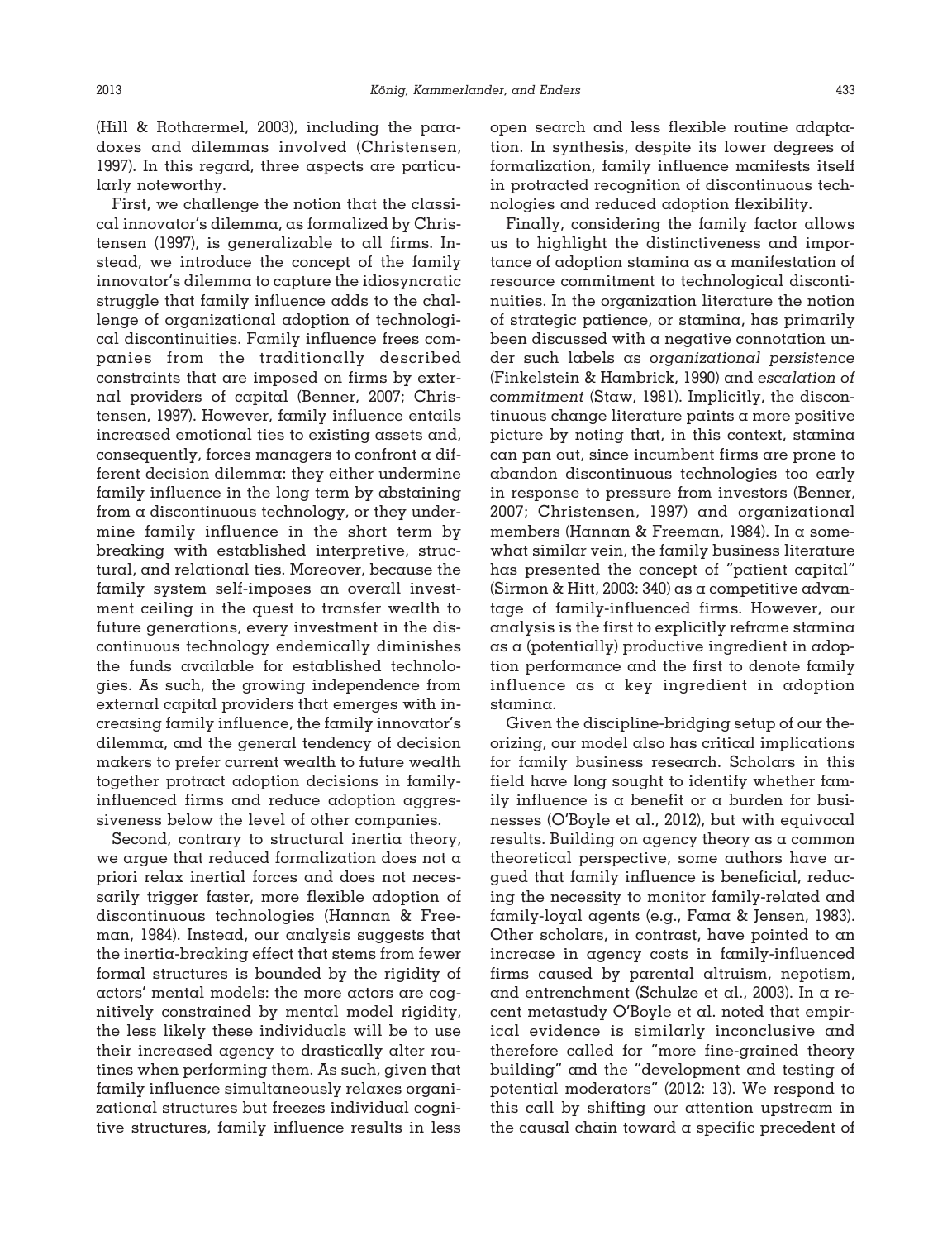long-term firm performance: the adoption of technological discontinuities. We also differentiate among various subdomains of the key variables and several underlying mechanisms, which enables us to dissect the complexities involved when studying the impact of family influence on strategic behavior, such as the interplay between lower levels of formalization and more rigid mental models.

In so doing, we provide rich clues to better understand the performance implications of family influence in the context of discontinuous change. A major insight is that family influence is dysfunctional in situations that require fast recognition of discontinuous technologies, as well as aggressive investment in those technologies and flexible implementation routines. In such situations the cognitive and emotional boundaries to adoption that are inherent in the family system are particularly important, for they prevent businesses from appropriately adapting to the emerging change. For instance, high levels of family influence could be one reason why German book publishers, such as Du-Mont, responded relatively late, timidly, and arguably rigidly to the emergence of e-publishing.

Perhaps even more interesting is our insight that family influence provides significant advantages once decision makers in familyinfluenced businesses understand the dilemmas that arise from family influence and overcome the cognitive-emotional hurdles to adoption. Family influence enables companies to implement adoption decisions faster and to sustain their investments over longer periods of time, despite setbacks. However, our research also implies that if highly family-influenced companies make their knowledge bases heterogeneous and stretch the mental models of their members, they will transform the agency that organizational members gain from increasing family influence—a latitude that managers in other companies inherently do not enjoy (Benner, 2007)—into more flexible, successful adoption of discontinuous technologies. This pattern might explain the success of the familyowned German Otto Group, today the second largest online retailer worldwide. Otto Group executives have stated that they deliberately developed complementary knowledge in e-commerce and used their patient capital to cautiously but continuously invest in Internet retailing and to overcome numerous failures in early attempts to move online.

In addition, our research has important implications for practice. In particular, we highlight that the more a business is family influenced, the more its managers should engage in measures to relax the cognitive structures of organizational members. The approaches that are typically applied, such as diverse knowledge acquisition or debiasing (Milkman, Chugh, & Bazerman, 2009), seem appropriate in this regard. Furthermore, we suggest that managers in family-influenced firms systematically analyze how their sense of community might lead them to overly avoid paradigm-breaking influences and initiatives. More important but also more challenging for highly family-influenced businesses is the introduction of tactics to break down the "thick social walls" (Carney, 2005) that fence in the business system from external knowledge and advice. In addition, constructive conflict, particularly regarding tasks and processes (Kellermanns & Eddleston, 2004), could be generated through participative generational involvement in family firms (Chirico, Sirmon, Sciascia, & Mazzola, 2011; Kellermanns, Eddleston, Barnett, & Pearson, 2008).

Other approaches that may increase the likelihood of adoption among more family-influenced firms relate to financing and organizational architectures. To grab the family innovator's dilemma by the horns, external capital providers could emphasize the creation of financing packages that would allow family businesses to access abundant capital resources without ceding control. To lower rigidities in implementation routines, family-influenced businesses could implement discontinuous technologies in loosely decoupled structures, which would enable them to unfreeze mental models and to foster experimentation and improvisation (O'Reilly & Tushman, 2008). However, because decoupled architectures conflict, by definition, with the family system's preference for centralized command at the top of the organizational pyramid (Berrone et al., 2012), businesses with high levels of family influence should cultivate "contextual" forms of ambidexterity (Raisch & Birkinshaw, 2008).

Finally, the notion of patient capital that we reinvigorate underlines that the characteristics of prototypal family businesses are also important for non- or less family-influenced firms. Specifically, we suggest that all companies in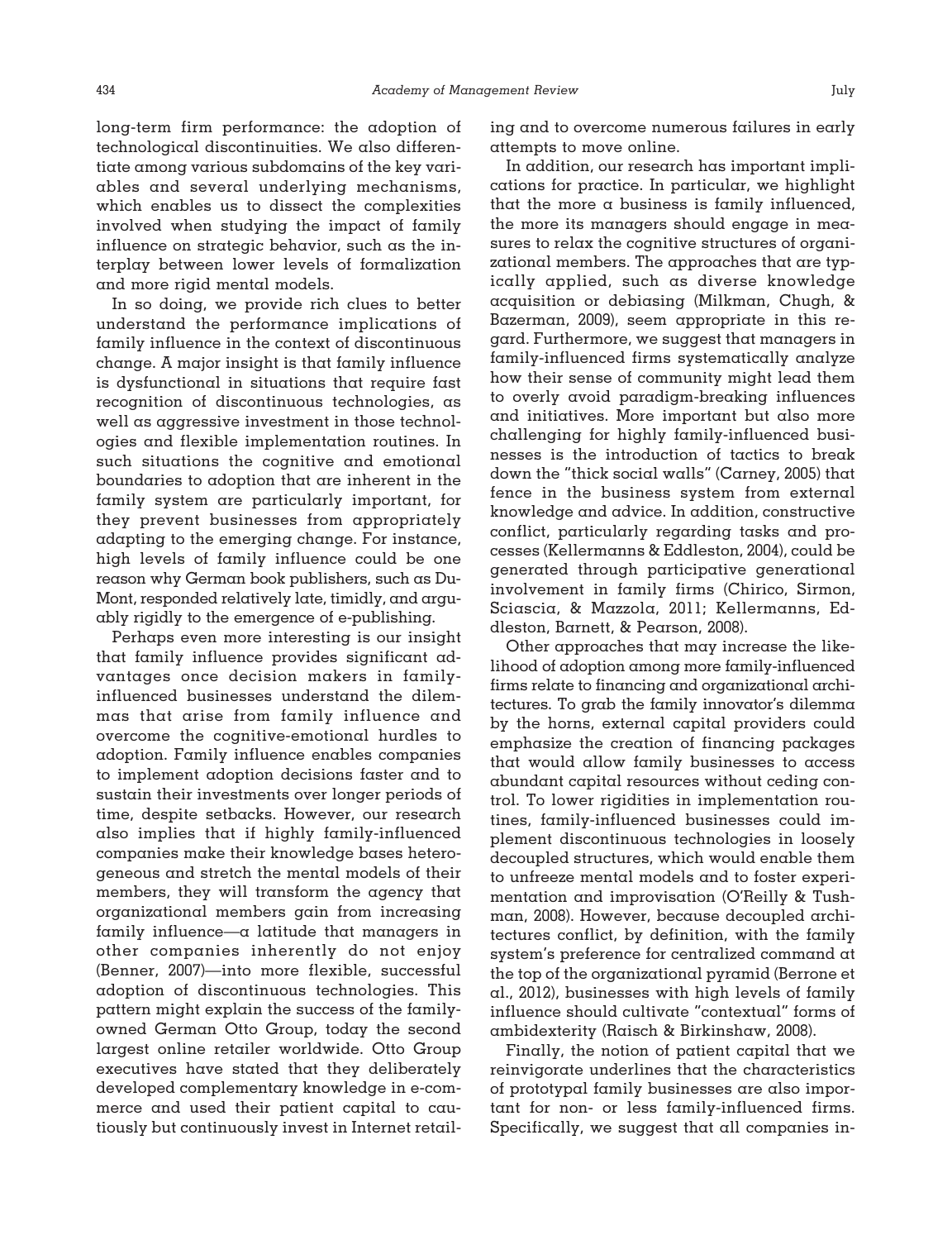stall "family-like" governance systems that liberate them from the constraints that penalize technological mistakes and setbacks and that provide them with more autonomy for dealing with such challenges.

#### **LIMITATIONS AND FURTHER RESEARCH**

As with any theory, our model builds on  $\alpha$ number of assumptions that serve as important boundary conditions while also providing avenues for future research. Most important, scholars could scrutinize the generalizability of our propositions by questioning whether they hold under varying circumstances. One important factor in this context is the varying power dynamics in family businesses. Our model is grounded on the assumption that family influence has similar effects on the organizational adoption of discontinuous technologies regardless of the specific, case-idiosyncratic weight with which the overlap of the family and the business systems is reflected in each of the Four Cs. In this regard, one might expect specific sources of family influence to enhance some indicators of family influence more than others. For instance, power from formal ownership could reinforce the continuity dimension more than the other three dimensions, whereas family influence exerted through management could have a disproportional effect on the command dimension. For the sake of parsimony, we also refrain from taking into account the possibility that different forms of owner influence, such as voting and cash flow rights (deAngelo & deAngelo, 1985), might affect each of the Four Cs differently. An elaboration of our model that integrates these issues could provide a promising avenue for future research.

Furthermore, we suggest refining our theory by studying the interactive roles of conflict and family influence (Gersick, 1997) in the context of discontinuous change. Prior research suggests that moderate (in comparison with low or high) levels of task and process conflicts stimulate open discussions and out-of-the-box thinking and that they are therefore beneficial to firm performance for businesses in general and for family businesses in particular (Kellermanns & Eddleston, 2004, 2007). In this light, task and process conflicts could be expected to serve as a way to accelerate the recognition of discontinuous innovations (task conflicts) and to overcome routine rigidity (process conflicts).

Equally important, although different in their implications, are relationship conflicts in firms. In contrast to other types of conflicts, relationship conflicts have been described as inherently dysfunctional, particularly in highly familyinfluenced firms (Kellermanns & Eddleston, 2004) where relational contracts are based more on trust and emotion (Gómez-Mejía et al., 2001) and where members of owning families are "locked" to their business (Kellermanns & Eddleston, 2004). One might expect relationship conflicts in organizations to affect the link between family influence and discontinuous technology adoption because such conflicts are likely to diminish, or even reverse, the sense of community and continuity that family influence typically entails. Thus, if decision making in family-influenced organizations is overshadowed by relationship conflicts, perhaps as a consequence of high ownership dispersion (Kellermanns & Eddleston, 2007), all effects that we conceptualize as being rooted in the family system's sense of community (e.g., the family innovator's dilemma) are likely to be affected.

Moreover, the level of conflict in  $\alpha$  firm is likely to distort the relationship between family influence and political resistance among organizational members. We argue that family influence reduces political resistance because of the nondebatable power enjoyed by family leaders, as well as the loyalty and commitment of organizational members to the organization. However, one could argue that if a family-influenced company is affected by severe relationship conflicts, then organizational members will become dissatisfied and frustrated (Eddleston & Kellermanns, 2007). In turn, relationship conflicts can increase the level of political resistance and, thus, affect our theory, particularly our propositions on the effect of family influence on the speed of adoption (Proposition 6b) and on resource commitment to discontinuous technologies (Propositions 7a and b). Nevertheless, given the imminent complexities involved in intraorganizational conflict (Kellermanns & Eddleston, 2004), as well as the ambiguous empirical results (Kellermanns & Eddleston, 2007), we leave it to subsequent research to fully explore the implications of varying levels of conflicts in the context of the theme of our study.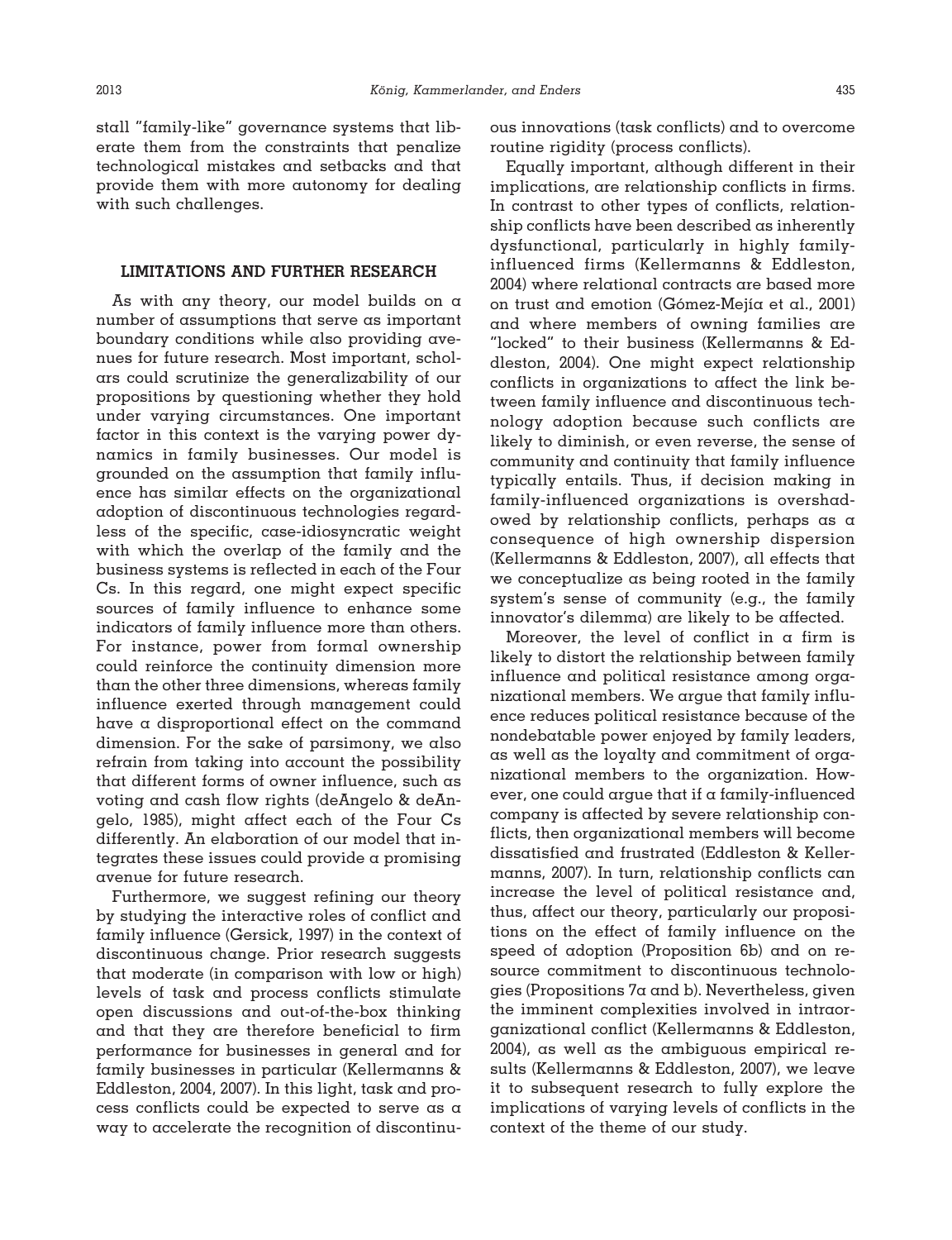Future studies could also increase the generalizability of our theory by studying the effects of the personalities and dispositions of individual key decision makers in an organization (Chua et al., 1999). As highlighted in upper echelons theory (Hambrick & Mason, 1984), the more influence key decision makers wield in an organization, the more their experiences, values, and personalities shape organizational outcomes (Finkelstein, Hambrick, & Cannella, 2009). In addition, personality-outcome associations are amplified in ambiguous and uncertain situations (Mischel, 1977). Therefore, the characteristics of the members of the dominant coalition are likely to affect organizational responses to technological discontinuities, particularly in family-influenced firms with high levels of command (Minichilli, Corbetta, & MacMillan, 2010).

Furthermore, we encourage scholars interested in the impact of family influence on firm innovation to differentiate between discontinuous and continuous technologies. For instance, we suggest that such a distinction could be insightful when extending the recent study by Chrisman and Patel (2012), which shows that threat perception is linked to higher marginal increases in R&D investments in family businesses than in other firms. Integrating Chrisman and Patel's (2012) theories with those presented here could enrich future research, since the positive interactive effect of family influence and threat perception on innovation investments could depend on the nature of the change studied. For instance, if family-influenced firms feel threatened by a discontinuity and react by investing in the respective *continuous* technology to defend their position, while also selfrestricting their access to capital, then the resources available for the discontinuity decrease as threat perception increases. Thus, threat perception in family-influenced firms could result in *lower* investments in *discontinuous* technologies.

Finally, theorizing on the effect of family influence on complex forms of organizational ambidexterity and resulting adoption patterns seems particularly promising. Ultimately, such studies could help to develop customized variations of ambidexterity—for instance, based on the notions of contextual and temporal ambidexterity (Gibson & Birkinshaw, 2004). Such organizing would not contradict the family system's need for command and control as much as the structurally decoupled architectures recommended in the standard literature to render the implementation of discontinuous technologies more flexible (Tushman & O'Reilly, 1996).

Given the complexity of the underlying mechanisms as well as the temporal structure of our model, we suggest testing our theory using longitudinal, multimethod research approaches in different empirical backgrounds. Interpretive, case-based research (Eisenhardt, 1989; Yin, 2008) along with standard quantitative approaches could be used to test and extend our model with data from industries comprising a larger number of at least midsize players, encompassing a sufficient degree of variance in family influence, and undergoing (or having recently undergone) discontinuous technological change (e.g., newspapers and publishing).

Scholars can build on the firm ground of extant research when measuring and manipulating the key concepts in our model. We suggest that measures of family influence be guided by Miller, Le Breton-Miller, and Scholnick's (2008) approach to gauging the Four Cs and that they be enriched by the advances in describing and capturing socioemotional wealth orientation in firms recently presented by Berrone et al. (2012). Approaches to operationalizing the dependent constructs exist in most cases. "Adoption speed" (in its overall definition) should be a time measure reflecting, for instance, the number of years from the time the first company makes an adoption investment to the time the focal firm makes an adoption investment (Eggers & Kaplan, 2009). "Adoption aggressiveness" and "stamina" are self-explanatory. Only the "flexibility of adoption" is challenging to measure, since doing so likely requires access to confidential firm data. As recently reiterated by family business scholars (e.g., Berrone et al., 2012; Zachary, McKenny, Short, & Payne, 2011), unobtrusive measures could be useful in this regard, particularly those relying on content analysis (Krippendorff, 2004) of textualized company material, such as company reports, websites, presentations, interviews, and transcribed conference calls.

#### **CONCLUSION**

Within the conversation on organizational adaptation, our research reiterates the importance of different forms of governance in general and family influence in particular in the context of discontinuous change. These crucial topics have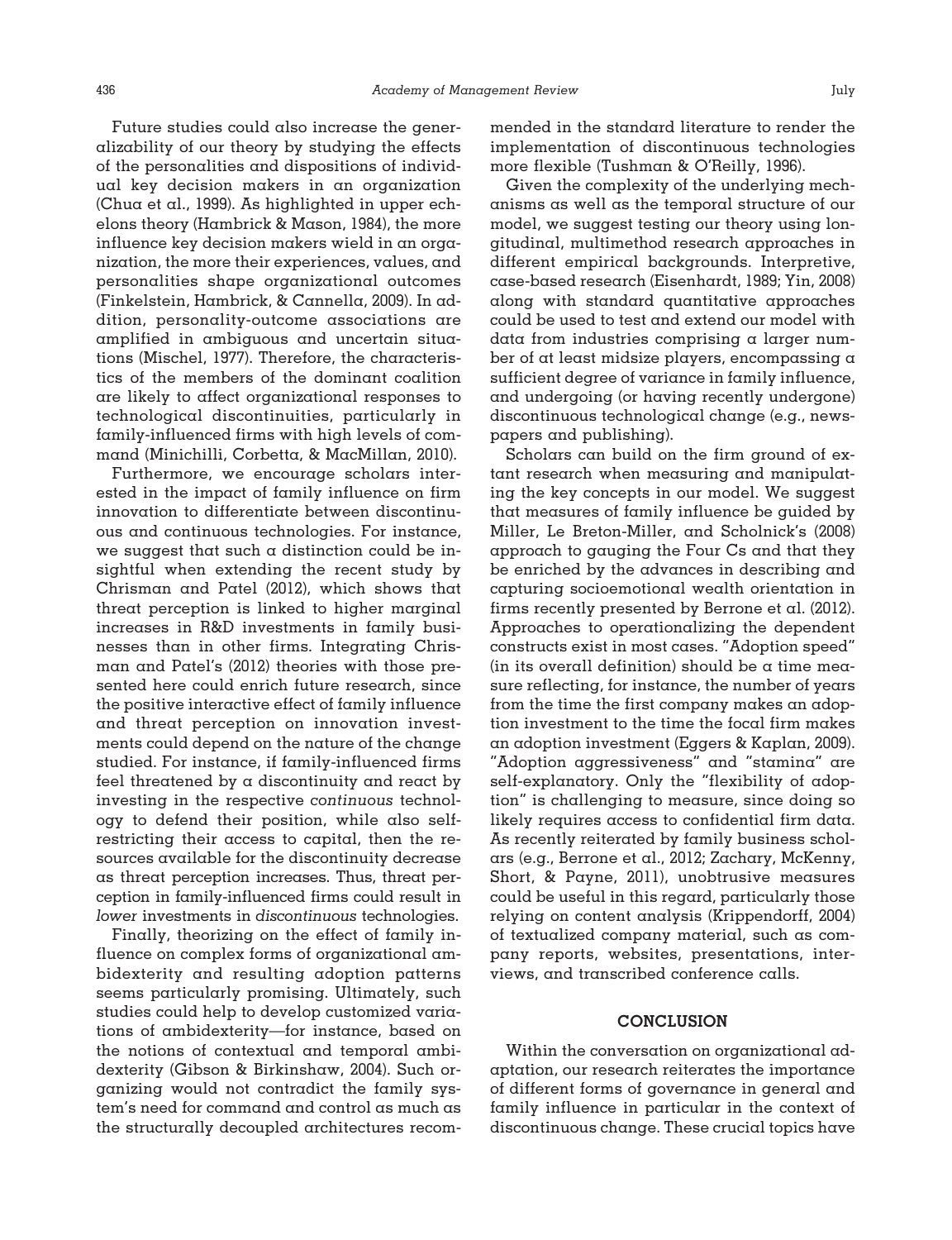only been brushed tangentially, if at all, in the extant literature (Ahuja et al., 2008; Hoskisson et al., 2002). As such, this study provides a new perspective to explain why established players adopt discontinuous technologies heterogeneously rather than homogeneously.

In conclusion, our theorizing shows that family influence is a powerful force affecting organizational adaptation to discontinuous change. Family systems influence firms at the relational, interpretive, and structural levels of organizations, and their presence means that decision makers face particularly emotional struggles including the family innovator's dilemma—that differ from those highlighted in prior literature. Regardless of the methodology used to scrutinize this research, we hope our theorizing stimulates multifold conversations and empirical studies that could lead to a deeper understanding of established organizations' responses to discontinuous change and family influence.

#### **REFERENCES**

- Abernathy, W. J., & Clark, K. B. 1985. Innovation: Mapping the winds of creative destruction. *Research Policy,* 14: 3–22.
- Adner, R. 2012. *The wide lens: A new strategy for innovation.* London: Penguin.
- Adner, R., & Kapoor, R. 2010. Value creation in innovation ecosystems: How the structure of technological interdependence affects firm performance in new technology generations. *Strategic Management Journal,* 31: 306–333.
- Ahuja, G., Lampert, C. M., & Tandon, V. 2008. Moving beyond Schumpeter: Management research on the determinants of technological innovation. *Academy of Management Annals,* 2: 1–98.
- Anderson, P., & Tushman, M. L. 1990. Technological discontinuities and dominant designs: A cyclical model of technological change. *Administrative Science Quarterly,* 35: 604–633.
- Anderson, R. C., & Reeb, D. M. 2003. Founding-family ownership and firm performance: Evidence from the S&P 500. *Journal of Finance,* 58: 1301–1328.
- Arregle, J.-L., Hitt, M. A., Sirmon, D. G., & Very, P. 2007. The development of organizational social capital: Attributes of family firms. *Journal of Management Studies,* 44: 73– 95.
- Arrow, K. J. 1974. *The limits of organization.* New York: Norton.
- Astrachan, J. H., Klein, S. B., & Smyrnios, K. X. 2002. The F-PEC scale of family influence: A proposal for solving the family business definition problem. *Family Business Review,* 15: 45–58.
- Barr, P. S., Stimpert, J. L., & Huff, A. S. 1992. Cognitive change, strategic action, and organizational renewal. *Strategic Management Journal,* 13(Special Issue): 15–36.
- Benner, M. J. 2007. The incumbent discount: Stock market categories and response to radical technological change. *Academy of Management Review,* 32: 703–720.
- Benner, M. J. 2010. Securities analysts and incumbent response to radical technological change: Evidence from digital photography and internet telephony. *Organization Science,* 21: 42–62.
- Berrone, P., Cruz, C., & Gómez-Mejía, L. R. 2012. Socioemotional wealth in family firms: Theoretical dimensions, assessment approaches, and agenda for future research. *Family Business Review,* 25: 258–279.
- Berrone, P., Cruz, C., Gómez-Mejía, L. R., & Larraza-Kintana, M. 2010. Socioemotional wealth and corporate responses to institutional pressures: Do family-controlled firms pollute less? *Administrative Science Quarterly,* 55: 82– 113.
- Block, Z., & MacMillan, I. C. 1985. Milestones for successful venture planning. *Harvard Business Review,* 63(5): 184– 190.
- Bower, J. L. 1970. *Managing the resource allocation process.* Boston: Harvard University, Division of Research.
- Bower, J. L., & Gilbert, C. 2006. *Manage resource allocation to craft strategy.* Working Paper, Harvard Business School, New Haven, CT..
- Burgelman, R. A., & Grove, A. S. 1996. Strategy dissonance. *California Management Review,* 38(2): 8–28.
- Bushee, B. J. 2001. Do institutional investors prefer near-term earnings over long-run value? *Contemporary Accounting Research,* 18: 207–246.
- Carney, M. 2005. Corporate governance and competitive advantage in family-controlled firms. *Entrepreneurship Theory and Practice,* 29: 249–265.
- Chesbrough, H. W. 2001. Assembling the elephant: A review of empirical studies on the impact of technical change upon incumbent firms. In R. A. Burgelman (Ed.), *Research on technological innovation, management and policy* (7th ed.): 1–36. Greenwich, CT: JAI Press.
- Chirico, F., Sirmon, D. G., Sciascia, S., & Mazzola, P. 2011. Resource orchestration in family firms: Investigating how entrepreneurial orientation, generational involvement, and participative strategy affect performance. *Strategic Entrepreneurship Journal,* 5: 307–326.
- Cho, T. S., & Hambrick, D. C. 2006. Attention as the mediator between top management team characteristics and strategic change: The case of airline deregulation. *Organization Science,* 17: 453–469.
- Chrisman, J. J., Chua, J. H., & Kellermanns, F. W. 2009. Priorities, resource stocks, and performance in family and nonfamily firms. *Entrepreneurship Theory and Practice,* 33: 739–760.
- Chrisman, J. J., Chua, J. H., & Steier, L. P. 2003. An introduction to theories of family business. *Journal of Business Venturing,* 18: 441–448.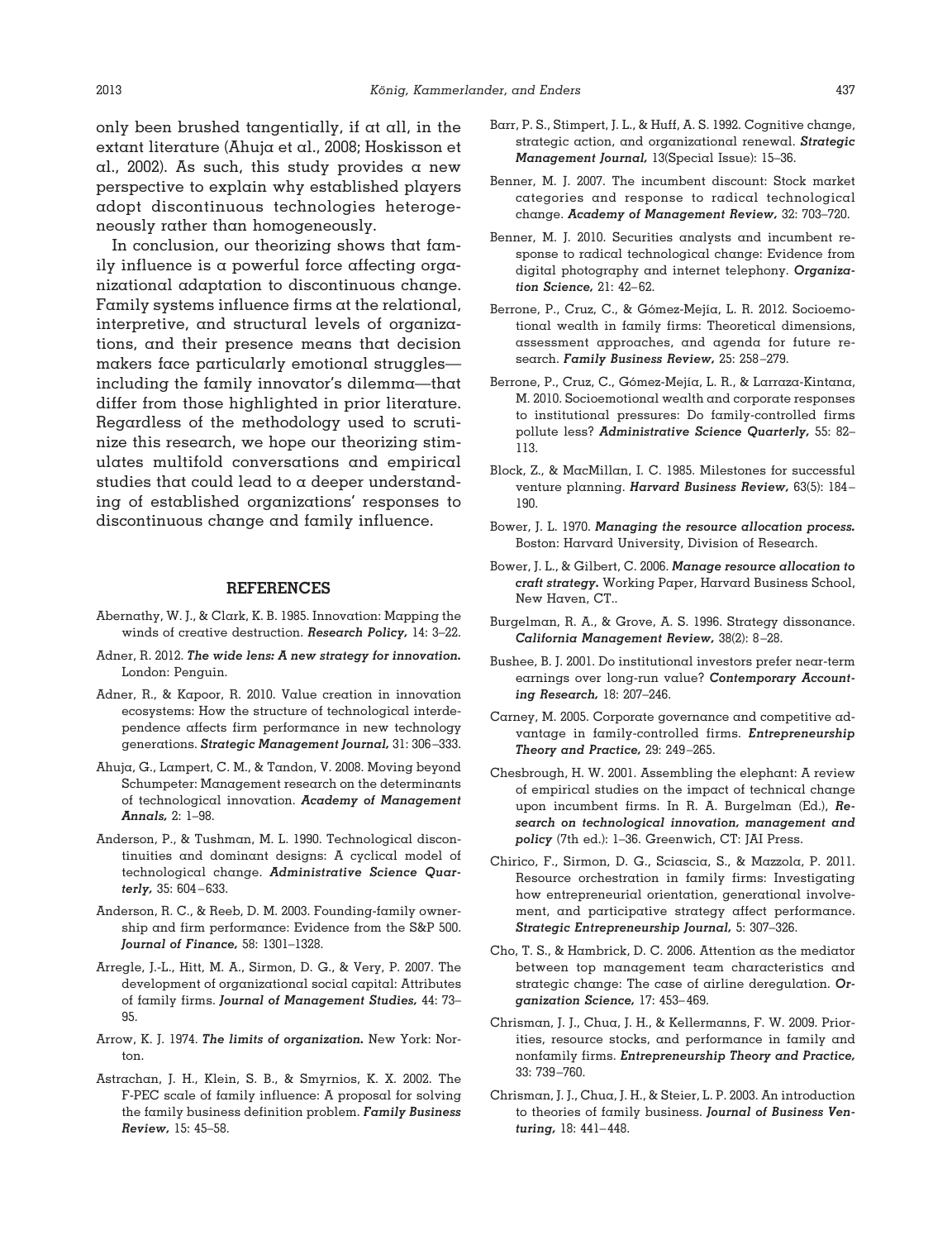- Chrisman, J. J., Kellermanns, F. W., Chan, K. C., & Liano, K. 2010. Intellectual foundations of current research in family business: An identification and review of 25 influential articles. *Family Business Review,* 23: 9–26.
- Chrisman, J. J., & Patel, P. 2012. Variations in R&D investments of family and non-family firms: Behavioral agency and myopic loss aversion perspectives. *Academy of Management Journal,* 55: 976–997.
- Christensen, C. M. 1997. *The innovator's dilemma.* Boston: Harvard Business School Press.
- Christensen, C. M., & Bower, J. L. 1996. Customer power, strategic investment, and the failure of leading firms. *Strategic Management Journal,* 17: 197–218.
- Christensen, C. M., & Raynor, M. E. 2003. *The innovator's solution.* Boston: Harvard Business School Press.
- Chua, J. H., Chrisman, J. J., & Sharma, P. 1999. Defining the family business by behavior. *Entrepreneurship Theory and Practice,* 23: 19–39.
- Cruz, C. C., Gómez-Mejía, L. R., & Becerra, M. 2010. Perceptions of benevolence and the design of agency contracts: CEO-TMT relationships in family firms. *Academy of Management Journal,* 53: 69–89.
- Cyert, R. M., & March, J. G. 1963. *A behavioral theory of the firm.* Englewood Cliffs, NJ: Prentice Hall.
- Danneels, E. 2002. The dynamics of product innovation and firm competences. *Strategic Management Journal,* 23: 1095–1121.
- deAngelo, H., & deAngelo, L. 1985. Managerial ownership of voting rights: A study of public corporations with dual classes of common stock. *Journal of Financial Economics,* 14: 33–69.
- Distelberg, B., & Sorenson, R. L. 2009. Updating systems concepts in family businesses: A focus on values, resource flows, and adaptability. *Family Business Review,* 22: 65–81.
- Eddleston, K. A. 2008. Commentary: The prequel to family firm culture and stewardship: The leadership perspective of the founder. *Entrepreneurship Theory and Practice,* 32: 1055–1061.
- Eddleston, K. A., & Kellermanns, F. W. 2007. Destructive and productive family relationships: A stewardship theory perspective. *Journal of Business Venturing,* 22: 545–565.
- Eggers, J. P., & Kaplan, S. 2009. Cognition and renewal: Comparing CEO and organizational effects on incumbent adaptation to technical change. *Organization Science,* 20: 461–477.
- Eisenhardt, K. M. 1989. Building theories from case study research. *Academy of Management Review,* 14: 532–550.
- Fama, E. F., & Jensen, M. C. 1983. Separation of ownership and control. *Journal of Law and Economics,* 26: 301–325.
- Farjoun, M. 2010. Beyond dualism: Stability and change as a duality. *Academy of Management Review,* 35: 202–225.
- Feldman, M. S., & Pentland, B. T. 2003. Reconceptualizing organizational routines as a source of flexibility and change. *Administrative Science Quarterly,* 48: 94–118.
- Finkelstein, S., & Hambrick, D. C. 1990. Top-managementteam tenure and organizational outcomes: The moderating role of managerial discretion. *Administrative Science Quarterly,* 35: 484–503.
- Finkelstein, S., Hambrick, D. C., & Cannella, A. A. 2009. *Strategic leadership, theory and research on executives, top management teams, and boards.* Oxford: Oxford University Press.
- Fiss, P. C., & Zajac, E. J. 2004. The diffusion of ideas over contested terrain: The  $(non)$ adoption of a shareholder value orientation among German firms. *Administrative Science Quarterly,* 49: 501–534.
- Ford, J. D., & Baucus, D. A. 1987. Organizational adaptation to performance downturns: An interpretation-based perspective. *Academy of Management Review,* 12: 366–380.
- Gersick, K. E. 1997. *Generation to generation.* Boston: Harvard Business School Press.
- Gerstner, W.-C., König, A., Enders, A., & Hambrick, D. C. In press. CEO narcissism, audience engagement, and organizational adoption of technological discontinuities. *Administrative Science Quarterly.*
- Gibson, C. B., & Birkinshaw, J. 2004. The antecedents, consequences, and mediating role of organizational ambidexterity. *Academy of Management Journal,* 47: 209–226.
- Gilbert, C. G. 2005. Unbundling the structure of inertia: Resource versus routine rigidity. *Academy of Management Journal,* 48: 741–763.
- Gilbert, C. G., & Bower, J. L. 2002. Disruptive change. When trying harder is part of the problem. *Harvard Business Review,* 80(5): 94–101.
- Gilbert, R. J., & Newbery, D. M. G. 1984. Uncertain innovation and the persistence of monopoly: Comment. *American Economic Review,* 74: 238–242.
- Gómez-Mejía, L. R., Makri, M., & Larraza-Kintana, M. 2010. Diversification decisions in family-controlled firms. *Journal of Management Studies,* 47: 223–252.
- Gómez-Mejía, L. R., Núñez-Nickel, M., & Gutierrez, I. 2001. The role of family ties in agency contracts. *Academy of Management Journal,* 44: 81–95.
- Gómez-Mejía, L. R., Takács Haynes, K., Núñez-Nickel, M., Jacobson, K. J. L., & Moyano-Fuentes, J. 2007. Socioemotional wealth and business risks in family-controlled firms: Evidence from Spanish olive oil mills. *Administrative Science Quarterly,* 52: 106–137.
- Habbershon, T. G., & Williams, M. L. 1999. A resource-based framework for assessing the strategic advantages of family firms. *Family Business Review,* 12: 1–25.
- Habbershon, T. G., Williams, M. L., & MacMillan, I. C. 2003. A unified systems theory of family firm performance. *Journal of Business Research,* 18: 451–465.
- Hambrick, D. C., & Mason, P. A. 1984. Upper echelons: The organization as a reflection of its top managers. *Academy of Management Review,* 9: 193–206.
- Hannan, M. T., & Freeman, J. 1977. The population ecology of organizations. *American Journal of Sociology,* 82: 929– 964.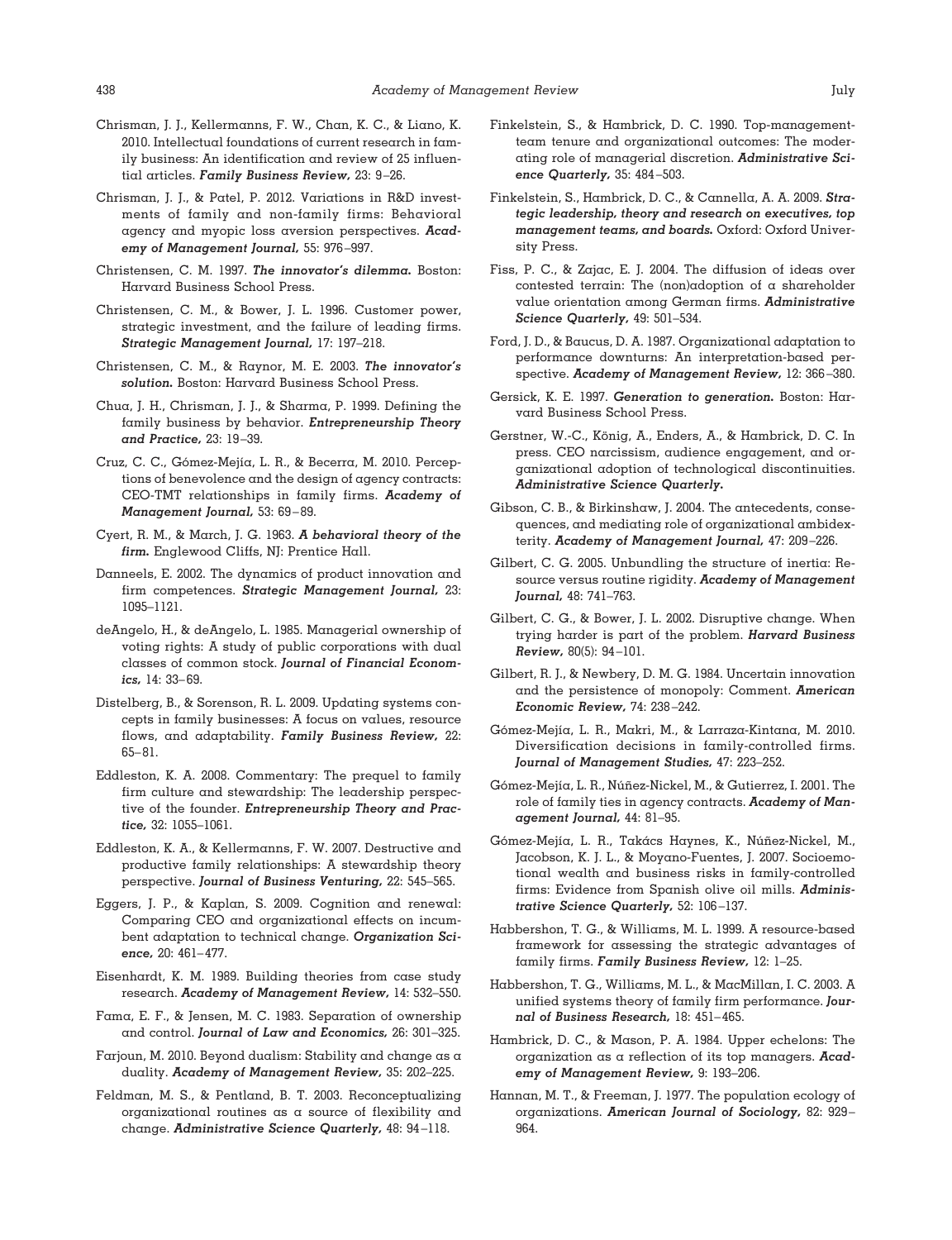- Hannan, M. T., & Freeman, J. 1984. Structural inertia and organizational change. *American Sociological Review,* 49: 149–164.
- Hatum, A., Pettigrew, A. M., & Michelini, J. 2010. Building organizational capabilities to adapt under turmoil. *Journal of Change Management,* 10: 257–274.
- Haugh, H. M., & McKee, L. 2003. "It's just like a family"-Shared values in the family firm. *Community, Work & Family,* 6: 141–158.
- Hill, C. W., & Rothaermel, F. T. 2003. The performance of incumbent firms in the face of radical technological innovation. *Academy of Management Review,* 28: 257– 274.
- Hoskisson, R. E., Hitt, M. A., Johnson, R. A., & Grossman, W. 2002. Conflicting voices: The effects of institutional ownership heterogeneity and internal governance on corporate innovation strategies. *Academy of Management Journal,* 45: 697–716.
- Huff, J. O., Huff, A. S., & Thomas, H. 1992. Strategic renewal and the interaction of cumulative stress and inertia. *Strategic Management Journal,* 13: 55–75.
- Kaplan, S. 2008. Framing contests: Strategy making under uncertainty. *Organization Science,* 19: 729–752.
- Kaplan, S. 2011. Research in cognition and strategy: Reflections on two decades of progress and  $\alpha$  look to the future. *Journal of Management Studies,* 48: 665–695.
- Kaplan, S., Murray, F., & Henderson, R. M. 2003. Discontinuities and senior management: Assessing the role of recognition in pharmaceutical firm response to biotechnology. *Industrial and Corporate Change,* 12: 203–233.
- Kaplan, S., & Tripsas, M. 2008. Thinking about technology: Applying a cognitive lens to technical change. *Research Policy,* 37: 790–805.
- Kellermanns, F. W., & Eddleston, K. A. 2004. Feuding families: When conflict does a family firm good. *Entrepreneurship Theory and Practice,* 28: 209–228.
- Kellermanns, F. W., & Eddleston, K. A. 2007. A family perspective on when conflict benefits family firm performance. *Journal of Business Research,* 60: 1048–1057.
- Kellermanns, F. W., Eddleston, K., Barnett, T., & Pearson, A. W. 2008. An exploratory study of family member characteristics and involvement: Effects on entrepreneurial behavior in the family firm. *Family Business Review,* 21: 1–14.
- König, A., Schulte, M., & Enders, A. 2012. Inertia in response to non-paradigmatic change: The case of meta-organizations. *Research Policy,* 41: 1325–1343.
- Kotter, J. P. 2007. Leading change: Why transformation efforts fail. *Harvard Business Review,* 85(1): 96–103.
- Krippendorff, K. 2004. *Content analysis* (2nd ed.). Thousand Oaks, CA: Sage.
- Lansberg, I. 1999. *Succeeding generations.* Boston: Harvard Business School Press.
- Levitt, B., & March, J. G. 1988. Organizational learning. *Annual Review of Sociology,* 14: 319–340.
- Lieberman, M. B., & Montgomery, D. B. 1988. First-mover advantages. *Strategic Management Journal,* 9(S1): 41–58.
- Livengood, R. S., & Reger, R. K. 2010. That's our turf! Identity domains and competitive dynamics. *Academy of Management Review,* 35: 48–66.
- Loewenstein, G., & Thaler, R. H. 1989. Anomalies: Intertemporal choice. *Journal of Economic Perspectives,* 3: 181– 193.
- Lüscher, L. S., & Lewis, M. W. 2008. Organizational change and managerial sensemaking: Working through paradox. *Academy of Management Journal,* 51: 221–240.
- March, J. G., & Simon, H. A. 1958. *Organizations.* New York: Wiley.
- McDonald, M. L., Khanna, P., & Westphal, J. D. 2008. Getting them to think outside the circle: Corporate governance, CEOs' external advice networks, and firm performance. *Academy of Management Journal,* 51: 453–475.
- Milkman, K. L., Chugh, D., & Bazerman, M. H. 2009. How can decision making be improved? *Perspectives on Psychological Science,* 4: 379–383.
- Miller, D., & Friesen, P. H. 1980. Momentum and revolution in organizational adaptation. *Academy of Management Journal,* 23: 591–614.
- Miller, D., & Le Breton-Miller, I. 2005. Management insights from great and struggling family businesses. *Long Range Planning,* 38: 517–530.
- Miller, D., & Le Breton-Miller, I. 2006. Family governance and firm performance: Agency, stewardship, and capabilities. *Family Business Review,* 19: 73–87.
- Miller, D., Le Breton-Miller, I., & Lester, R. H. 2010. Family ownership and acquisition behavior in publicly-traded companies. *Strategic Management Journal,* 31: 201–223.
- Miller, D., Le Breton-Miller, I., & Scholnick, B. 2008. Stewardship vs. stagnation: An empirical comparison of small family and non-family businesses. *Journal of Management Studies,* 45: 51–78.
- Miller, D., Steier, L., & Le Breton-Miller, I. 2003. Lost in time: Intergenerational succession, change, and failure in family business. *Journal of Business Venturing,* 18: 513– 531.
- Minichilli, A., Corbetta, G., & MacMillan, I. C. 2010. Top management teams in family-controlled companies: "Familiness," "faultlines," and their impact on financial performance. *Journal of Management Studies,* 47: 205– 222.
- Mischel, W. (Ed.). 1977. *The interactions of person and situation.* Hillsdale, NJ: Lawrence Erlbaum Associates.
- Mishra, C. S., & McConaughy, D. L. 1999. Founding family control and capital structure: The risk of loss of control and the aversion of debt. *Entrepreneurship Theory and Practice,* 23: 53–64.
- Mitchell, W. 1989. Whether and when? Probability and timing of incumbents' entry into emerging industrial subfields. *Administrative Science Quarterly,* 34: 208–230.
- Nelson, R. R., & Winter, S. G. 1982. *An evolutionary theory of economic change.* Boston: Harvard University Press.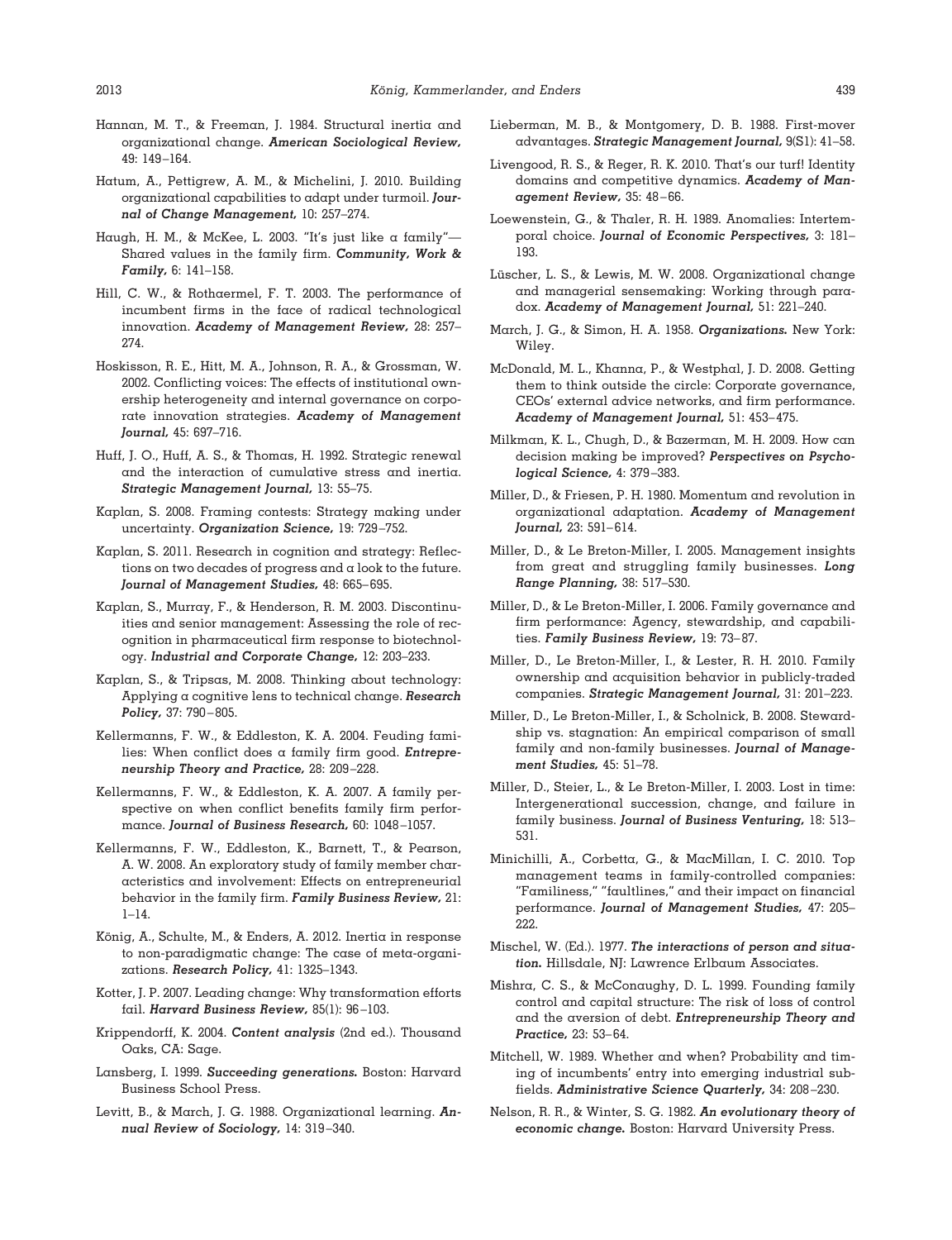- O'Boyle, E. H., Jr., Pollack, J. M., & Rutherford, M. W. 2012. Exploring the relation between family involvement and firms' financial performance: A meta-analysis of main and moderator effects. *Journal of Business Venturing,* 27: 1–18.
- Ocasio, W. 1997. Towards an attention-based view of the firm. *Strategic Management Journal,* 18: 187–206.
- O'Reilly, C. A., & Tushman, M. L. 2008. Ambidexterity as a dynamic capability: Resolving the innovator's dilemma. *Research in Organizational Behavior,* 28: 185–206.
- Pearson, A. W., Carr, J. C., & Shaw, J. C. 2008. Toward a theory of familiness: A social capital perspective. *Entrepreneurship Theory and Practice,* 32: 949–969.
- Pfeffer, J. 1992. *Managing with power: Politics and influence in organizations.* Boston: Harvard University Press.
- Pfeffer, J., & Salancik, G. R. 1978. *The external control of organizations.* New York: Harper & Row.
- Raisch, S., & Birkinshaw, J. 2008. Organizational ambidexterity: Antecedents, outcomes, and moderators. *Journal of Management,* 34: 375–409.
- Rumelt, R. 2011. *Good strategy, bad strategy.* London: Profile Books.
- Schulze, W. S., Lubatkin, M. H., & Dino, R. N. 2003. Exploring the agency consequences of ownership dispersion among the directors of private family firms. *Academy of Management Journal,* 46: 179–194.
- Schulze, W. S., Lubatkin, M. H., Dino, R. N., & Buchholtz, A. K. 2001. Agency relationships in family firms: Theory and evidence. *Organization Science,* 12: 99–116.
- Sirmon, D. G., Arregle, J. L., Hitt, M. A., & Webb, J. W. 2008. The role of family influence in firms' strategic responses to threat of imitation. *Entrepreneurship Theory and Practice,* 32: 979–998.
- Sirmon, D. G., & Hitt, M. A. 2003. Managing resources: Linking unique resources, management, and wealth creation in family firms. *Entrepreneurship Theory and Practice,* 27: 339–358.
- Stafford, K., Duncan, K. A., Dane, S., & Winter, M. 1999. A research model of sustainable family businesses. *Family Business Review,* 12: 197–208.
- Staw, B. M. 1981. The escalation of commitment to a course of action. *Academy of Management Review,* 6: 577–587.
- Sydow, J., Schreyögg, G., & Koch, J. 2009. Organizational path dependence: Opening the black box. *Academy of Management Review,* 34: 689–709.
- Szymanski, D. M., Troy, L. C., & Bharadwaj, S. G. 1995. Order of entry and business performance: An empirical synthesis and reexamination. *Journal of Marketing,* 59(4): 17–33.
- Tagiuri, R., & Davis, J. 1996. Bivalent attributes of the family firm. *Family Business Review,* 9: 199–208.
- Tan, W.-L., & Fock, S. T. 2001. Coping with growth transitions: The case of Chinese family businesses in Singapore. *Family Business Review,* 14: 123–139.
- Teece, D. J. 2006. Reflections on "profiting from innovation." *Research Policy,* 35: 1131–1146.
- Thomas, J. B., Clark, S. M., & Gioia, D. A. 1993. Strategic sensemaking and organizational performance linkages among scanning, interpretation, action, and outcomes. *Academy of Management Journal,* 36: 239–270.
- Tripsas, M., & Gavetti, G. 2000. Capabilities, cognition and inertia: Evidence from digital imaging. *Strategic Management Journal,* 21: 1147–1161.
- Tushman, M. L., & Anderson, P. 1986. Technological discontinuities and organizational environments. *Administrative Science Quarterly,* 31: 439–465.
- Tushman, M. L., Newman, W. H., & Romanelli, E. 1986. Convergence and upheaval: Managing the unsteady pace of organizational evolution. *California Management Review,* 29(1): 29–44.
- Tushman, M. L., & O'Reilly, C. A. 1996. Ambidextrous organizations: Managing evolutionary and revolutionary change. *California Management Review,* 36(4): 8–30.
- Utterback, J. M., & Abernathy, W. J. 1975. A dynamic model of process and product innovation. *Omega,* 3: 639–656.
- Vasudeva, G., & Anand, J. 2011. Unpacking absorptive capacity: A study of knowledge utilization from alliance portfolios. *Academy of Management Journal,* 54: 611–623.
- Weick, K. E. 1998. Introductory essay: Improvisation as a mindset for organizational analysis. *Organization Science,* 9: 543–555.
- Yin, R. K. 2008. *Case study research* (4th ed.). Thousand Oaks, CA: Sage.
- Zachary, M. A., McKenny, A., Short, J. C., & Payne, G. T. 2011. Family business and market orientation: Construct validation and comparative analysis. *Family Business Review,* 24: 233–251.
- Zahra, S. A. 2010. Harvesting family firms' organizational social capital: A relational perspective. *Journal of Management Studies,* 47: 345–366.
- Zahra, S. A., Hayton, J. C., Neubaum, D. O., Dibrell, C., & Craig, J. 2008. Culture of family commitment and strategic flexibility: The moderating effect of stewardship. *Entrepreneurship Theory and Practice,* 32: 1035–1054.
- Zellweger, T. M., Kellermanns, F. W., Chrisman, J. J., & Chua, J. H. 2012. Family control and family firm valuations by family CEOs: The importance of intentions for transgenerational control. *Organization Science,* 23: 851–868.

**Andreas König** (andreas.koenig@wiso.uni-erlangen.de) is an assistant professor at the University of Erlangen-Nuremberg, where he also received his Ph.D. in political science. His research focuses on discontinuous innovation and leadership.

**Nadine Kammerlander** (nadine.kammerlander@unisg.ch) is a research assistant at the Center for Family Business, the University of St. Gallen, and at the Otto-Friedrich